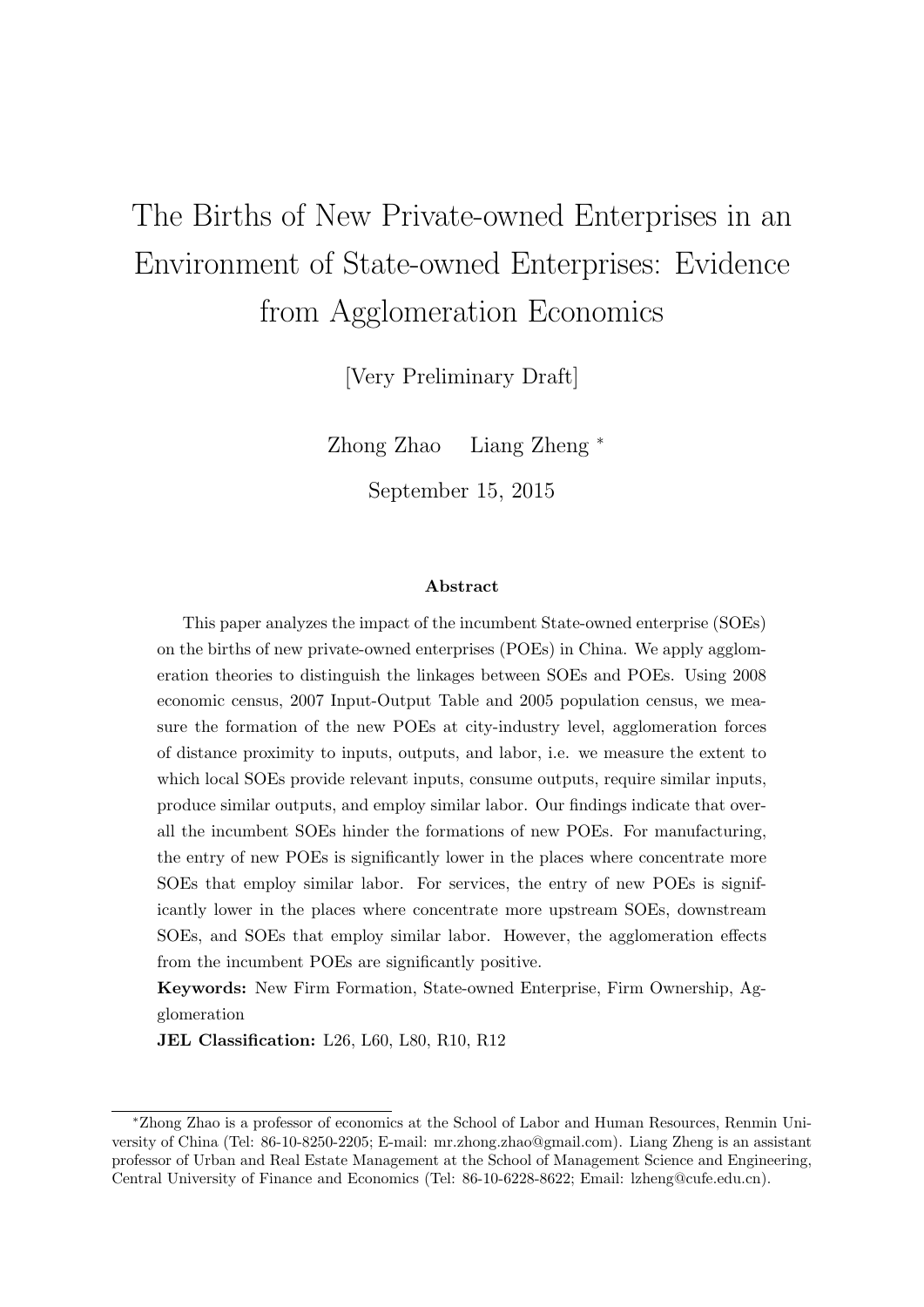## 1 Introduction

The formation of new firms is an important indicator for the dynamics of an economy. In China, after the economic reform started in 1978, especially since the retrenchment of the state-owned enterprises (SOEs) in the middle 1990s, the importance of the private sector keeps increasing. The mixed ownership becomes a hallmark of Chinese economy; in 2014 the private sector employed more than sixty percent of total labor force. However, the growth of private sector and the births of new private-owned enterprises (POEs) are inevitably influenced by the SOEs and other factors, e.g., Guo et al. (2014) investigate the effect of political connections on POEs, and find that POEs with political connections have enjoyed significant rent after 2002 China Constitution amendment.

Nonetheless, private sector does not grow evenly neither along time nor across regions. There are significant regional variations. In this paper, we explore a potentially important factor behind the regional variations of the POEs formations. We focus on the impact of the incumbent SOEs on the births of new POEs in China. Intuitively, upstream and downstream SOEs should have different impacts. SOEs that produce similar outputs or require similar inputs can generate competition or spillover effect. The direction of the impact of the SOEs on the formations of the POEs is not unambiguous.

In this study, we rely on agglomeration economics to distinguish the linkages between SOEs and new POEs. Marshall (1890) emphasizes that the concentration of firms in a particular location could gain the increasing returns arising from input sharing, labor market pooling, and knowledge spillover. More specifically, we analyze whether the entry of POEs is related to the extent to which local SOEs provide relevant inputs, consume outputs, and employ similar labor.

Although Marshall's proposition is intuitive, the empirical tests of the existence and specific channels of agglomeration face a great of challenges.<sup>[1](#page-1-0)</sup> A growing body of literature attempt to disentangle the agglomeration channels using the information on inter-industry relations (e.g., input-output table and metrics of occupational similarity). One of the focused consequences of agglomeration is the clusters of entrepreneurship and new firm births.<sup>[2](#page-1-1)</sup> Glaeser and Kerr (2009) is the first to explore specific agglomeration mechanism on entrepreneurship measured as new firms. They find that distance proximity to input suppliers and output consumers has modest effects on U.S. manufacturing startups, while proximity to suitable labor encourages more startups. Using Spanish data, Jofre-Monseny

<span id="page-1-0"></span><sup>&</sup>lt;sup>1</sup>Recent literature reviews refer to Rosenthal and Strange (2004), Glaeser and Gottlieb (2009), and Puga (2010). Chatterji et al. (2014) offer an excellent review on the clusters of entrepreneurship.

<span id="page-1-1"></span><sup>&</sup>lt;sup>2</sup>Rosenthal and Strange (2003) points out that using new firms as a indirect test of agglomeration poses both advantages and disadvantages. The positive side is that new firms are less likely to be constrained by previous decisions and alleviate the concern of reverse causality. The negative side is that many new firms are absent in many places, which causes a truncated econometric issues. In this paper we compare the results using OLS and Tobit model in the robustness check section.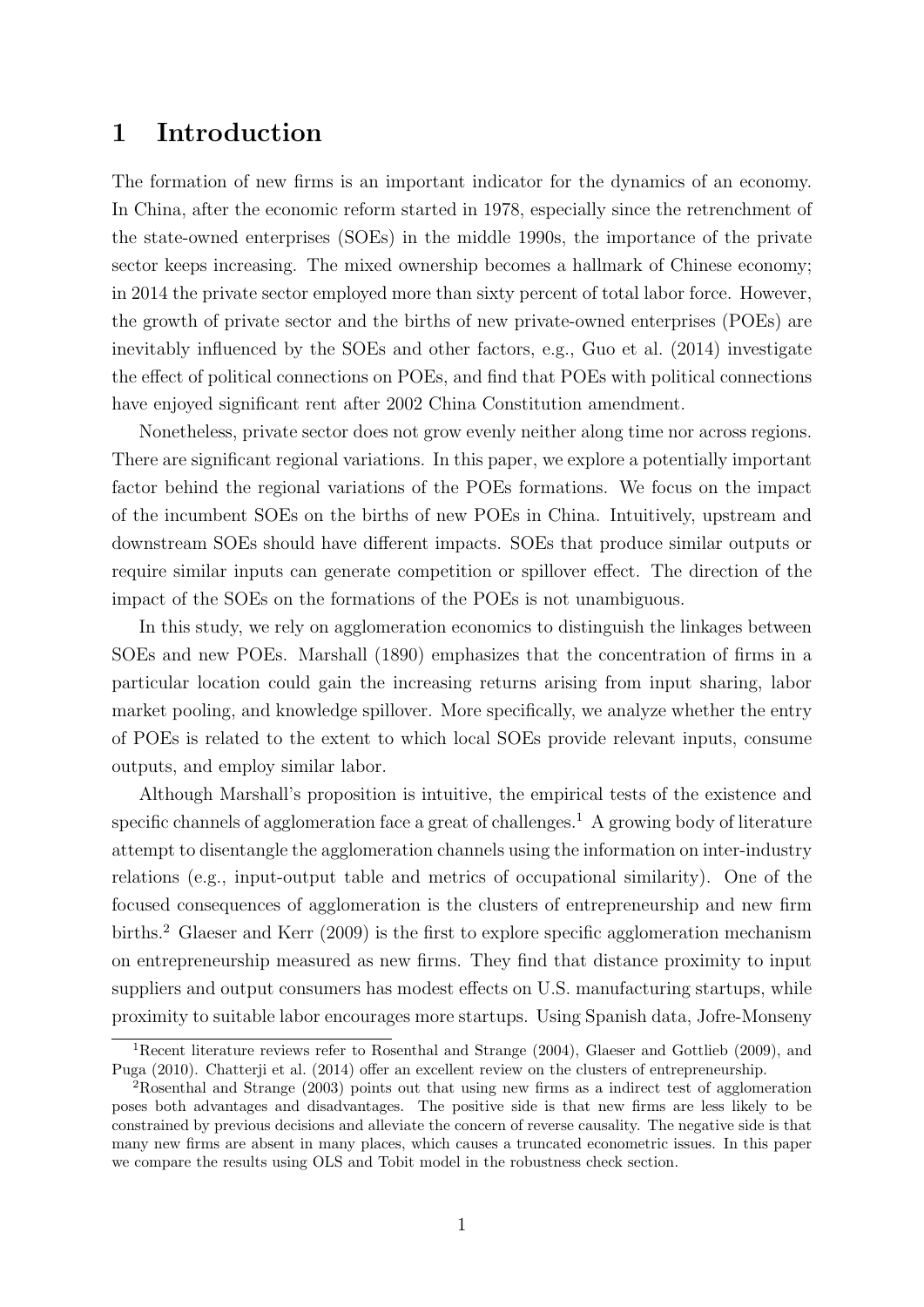et al. (2011) finds that input sharing and labor market pooling appear to be the more important for the location of new firms. Other works include Ghani et al. (2014), which finds the existence of Marshallian agglomeration effects on manufacturing and service startups in India. These studies suggest that the Marshallian agglomeration forces may differ by industries and countries.

Previous studies also suggest that the agglomeration effects may differ by the types of firms. First and most important, there has been a long-term debate on whether the benefits of agglomeration come from firms within the same industries (localization economics) or firms in other industries (urbanization economics). Past studies have not given conclusive evidences of localization and urbanization economics. Second, the gains from agglomeration may attenuate across firm location. For example, Rosenthal and Strange (2008) show that workers' wage premiums are more strongly generated by nearby workers within five miles relative to workers located outside of five miles.

The third dimension of heterogeneous agglomeration is firm size. Chinitz (1961) emphasizes the effects of firm size on the entry of new firms. Large firms may have limited effects on the births of new firms since large firms provide and need less goods and services from other firms. Rosenthal and Strange (2010) find that small firms generate greater agglomeration externalities. This has important implication to China. After the privatization of small SOEs in the late 1990s, the SOEs tend to be large firms and may arrange their inputs and outputs at the national level and then have limited impact on the births of new local firms. Indeed we find upstream and downstream SOEs have almost no significant impact on the entry of the new POEs.

Fourth, firm affiliation status matters. Henderson (2003) distinguishes non-affiliate and corporate plants and finds that non-affiliate plants generate stronger agglomeration externalities. Fifth, the characteristics of firm owners have impact on the benefits of agglomeration. A related work is Ghani et al. (2013), where they show that female entrepreneurship is strongly correlated with the incumbent female firms.

Past studies show that agglomeration economics vary with industry type, firm location, characteristics of firm owners, and so on, while the ownership remains unexplored, and we know little about the role of firm ownership. This paper focuses on firm ownership dimension, and adds this aspect to the agglomeration economics literature. We shed light on whether the entry of POEs is higher in places where concentrate more SOEs that provide inputs, consume outputs, or employ similar workers. To the best of our knowledge, no previous studies tests agglomeration theories in this regard. This is the first contribution. The mixed ownership is not only important to China, but also to many other countries, such as India, as well. On a substantive side, this paper is one of the first studies to analyze the effects of the SOEs on new POEs formations. Our results are relevant to the policy makers who aim at reforming the SOEs and promoting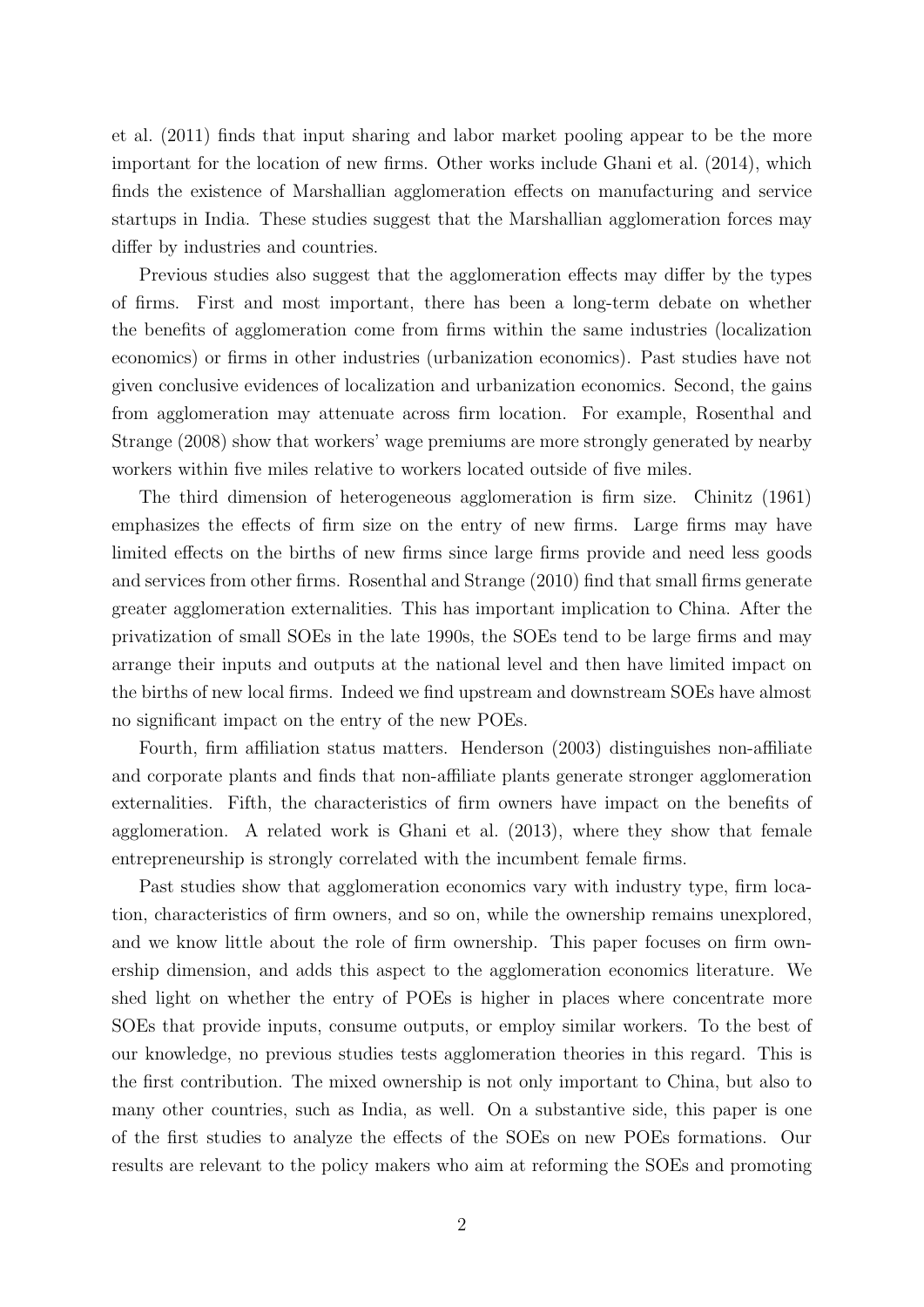entrepreneurship. Recently, the China Communist Party's Central Committee and the State Council issues guideline to deepen SOE reforms, and this bring the study of SOE back to the center stage in China again. This is our second contribution.

Overall, we find that the incumbent SOEs hinders the births of the POEs. For manufacturing, the entry of new POEs is significantly lower in the places where concentrate more SOEs that share similar labor input. For services, the entry of new POEs is significantly lower in the places where concentrate more upstream SOEs, downstream SOEs, and SOEs that share similar labor input. However, the agglomeration effect from the incumbent POEs on the formations of the new POEs is significantly positive. For manufacturing, the upstream POEs can facilitate the births of the new privates firms. For both manufacture and service sectors, POEs have similar labor demand exhibits positive spillover effects.

The remaining of the paper is organized as follows: section 2 briefly introduces the institutional background, section 3 describes data sets and key variables, sections 4 and 5 are empirical model and main results. We conclude the paper with section 6.

## 2 Institution Background

The development of the private enterprises in the People's Republic of China can be roughly divided into four phrases.

The first phrase is the transformation, diminution and abolition of the private enterprises from 1949 to 1956. After the founding of the People's Republic of China in 1949, China initially adopted mixed economy policy, i.e. allowing for co-existence of multiple ownership economy. However, the government rapidly changed its policy, and adopted a central planning economy policy. In the 1953, there were 3.67 million people employed by private enterprises plus 8.98 million self-employed, and accounted for 46% of urban labor force; in 1956, these numbers drastically reduced to 0.03 million, 0.16 million, respectively, and only accounted for 0.6% of urban labor force (see Hu, 2014).

The second phrase is from 1956 to 1978. Along with the establishment of the socialist economic system, the private sector was vanished in China. In the rural area, the farmers were organized into commune system, and in the urban area, State-owned and collective enterprises controlled almost the whole economy. Economically, in 1956, the State-owned enterprises produced more than 90% of industrial output; legally, the private sector was outlawed formally in this period. This situation remained unchanged until the China's economic reform started in 1978.

The third period is from 1978 to 1992. Chinas economic reform started from rural area. The most fundamental change in the rural area is the household responsibility system, which emerged at the end of 1970s and eventually replaced the commune system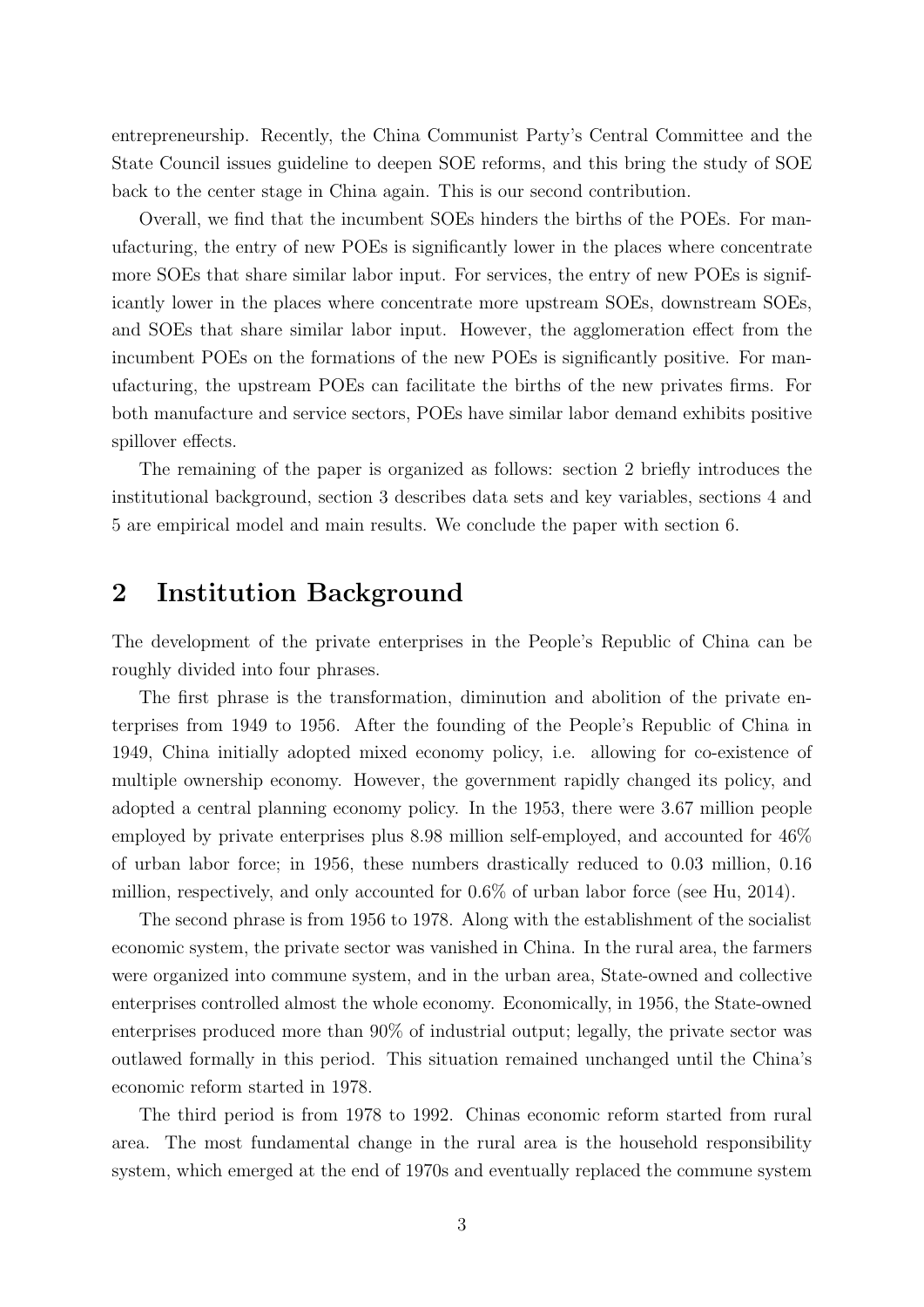in early 1980. This reform restored the central role of family in productive activity in rural China, and returned economic freedom to the farmer. In contrast with the rural areas, in the urban areas the reform was carried out piece by piece. As an exploratory project, the government first created special economic zones in four coastal cities in 1979. Besides preferential treatment, such as special tax laws, for the special economic zones, government also allowed foreign direct investment and permitted the operation of firms in these zones in accordance with the principles of a market economy instead of a planned economy.

Until middle 1980s, the Chinese urban economy was still dominated by the SOEs and Collective Enterprises. The breakthrough of industrial structure is the expansion of Town and Village Enterprises (TVEs) in the 1980s. Unlike the old styled SOEs, the TVEs rely on market instead of planning for input and output, but TVEs still belongs to collective sector. Meanwhile, small POEs start to emerge but grow slowly because of institutional and ideological discrimination against private sectors.

The private sector did not obtain its legal status in China until 1988 when China amended its constitution. The amended constitution states that the state permits the private sector of the economy to exist and develop within the limits prescribed by law. The private sector of the economy is a complement to the socialist public economy. The state protects the lawful rights and interests of the private sector of the economy, and exercises guidance, supervision and control over the private sector of the economy. In 1992 the 14th Congress of the Communist Party of China formal adopted socialist market economy as its long-term policy. At this year, there were 2.32 million people employed by private sector plus 24.68 million self-employed; compared with virtually no private enterprises and only 0.14 million self-employed in 1978 (Quan, updated)

The last phrase is from 1992 to now. This phrase embarked on a significant corporation and privatization of SOEs. The economic reform in the urban China until 1995 failed to improve the SOEs' competitiveness and profitability. Most of SOEs, especially the small ones, continued to lose money, which intensified financial risks and jeopardized economic growth (Wu 2005). As a result, central and local governments were more anger to get rid of these lose-making SOEs. The SOEs reform was conducted at different levels of governments. Small and medium-sized SOEs were generally controlled by local governments (county and city governments), while large SOEs by central governments. The 15th Communist Party Congress adopted an important policy, grasping the large, and letting the small go, that guided the reform of this period. Under this guidance, many large SOEs started to convert into corporations. The milestone is the promulgation of the Company Law in 1994, which provides a legal frame to diversify state firms' ownership structure.

In contrasts, small and medium-sized SOEs were transformed into private enterprises,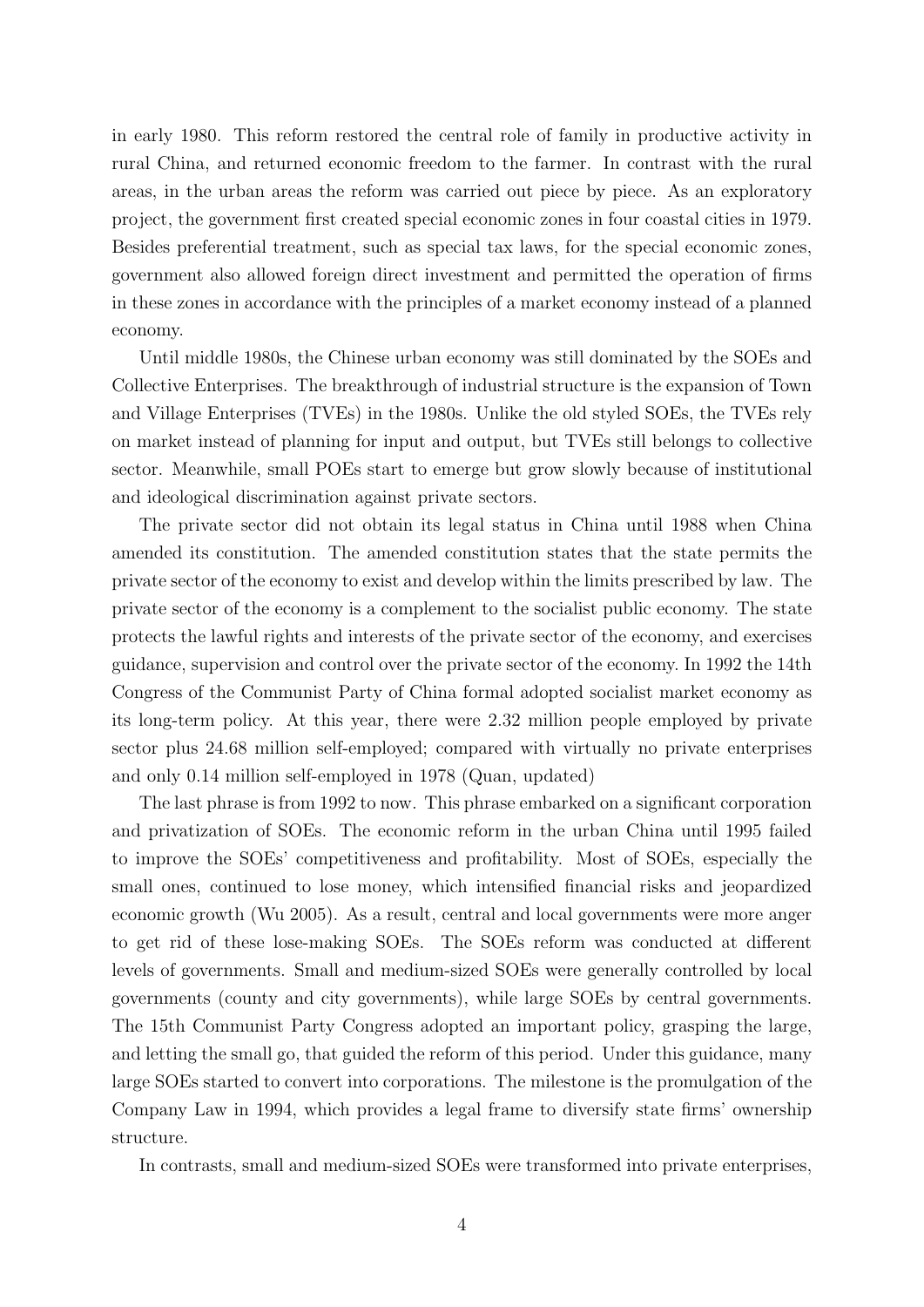for example, by selling firms to employees or outside investors. The process of privatizing small SOEs firstly started in some pioneering counties and then spread over the whole nation. Evidences showed that most small SOEs have been privatized by the late 2000s (Bai et al. 2009; Cao et al. 1999).

At this period, both SOEs and private sector have become inseparable components of Chinese economy, though SOEs still enjoy preferential treatments from the government, such as market monopoly power protected by the government and concession loan from the State-owned banks.

## 3 Data and Key Variables

#### 3.1 Primary Data

To measure the incumbent SOEs and the births of new POEs, our primary data are drawn from the second economic census of China carried out by the National Bureau of Statistics of China (NBS) in 2008. The economic census data for our study cover all legal units in all sectors at the end of 2008.[3](#page-5-0) Legal units (faren in Chinese) include corporation legal units (qiye faren), nonprofit public-service legal units (shiye faren), etc.[4](#page-5-1) Two points are worthy of noting. First, this paper studies the entry of corporation legal units, which are equivalent to the standard concept of profit-making firms. Second, since a number of SOEs are nonprofit public-service legal units in services, this paper measures incumbent industrial conditions using all types of legal units. To keep notation simple, we continue to use the term firms in the following sections and firms refer to legal units.<sup>[5](#page-5-2)</sup>

For each firm, the data provide a wide range of firm characteristics, including firm location, type of industry, status of registration, total employees, year of entry, type of share holding, etc. One caveat of this firm-level data is that all employees in the multi-unit firms are assigned to the location of their headquarters, which may cause a measurement error issue. Since the number of these multi-unit firms just account for about three percent of the total, this issue should not have a significant effect on our main results.

<span id="page-5-0"></span>Our definitions of SOEs and POEs are based on both registration status and share

<sup>3</sup>According to the NBS, China's economy is divided into three sectors. The primary sector consists of agriculture, forestry, animal, husbandry, and fishery. The secondary sector consists of mining, manufacturing, construction, and production and supply of electricity, gas, and water. The tertiary sector, i.e., service sector, includes all other industries not in the primary and secondary sectors.

<span id="page-5-1"></span><sup>&</sup>lt;sup>4</sup>The NBS defines legal units as follows: legal unit refers to economic unit meeting the following criteria: a) established by law with its own name, internal organization and locations, and capable of fulfilling independently its civil obligations; b) with independent ownership or rights (or authorized with rights) of using assets and bearing liabilities, with authority to sign contracts with other units; and c) with independent financial accounting, capable of compiling assets and liability tables.

<span id="page-5-2"></span><sup>&</sup>lt;sup>5</sup>This paper uses the term firm and enterprise interchangeably.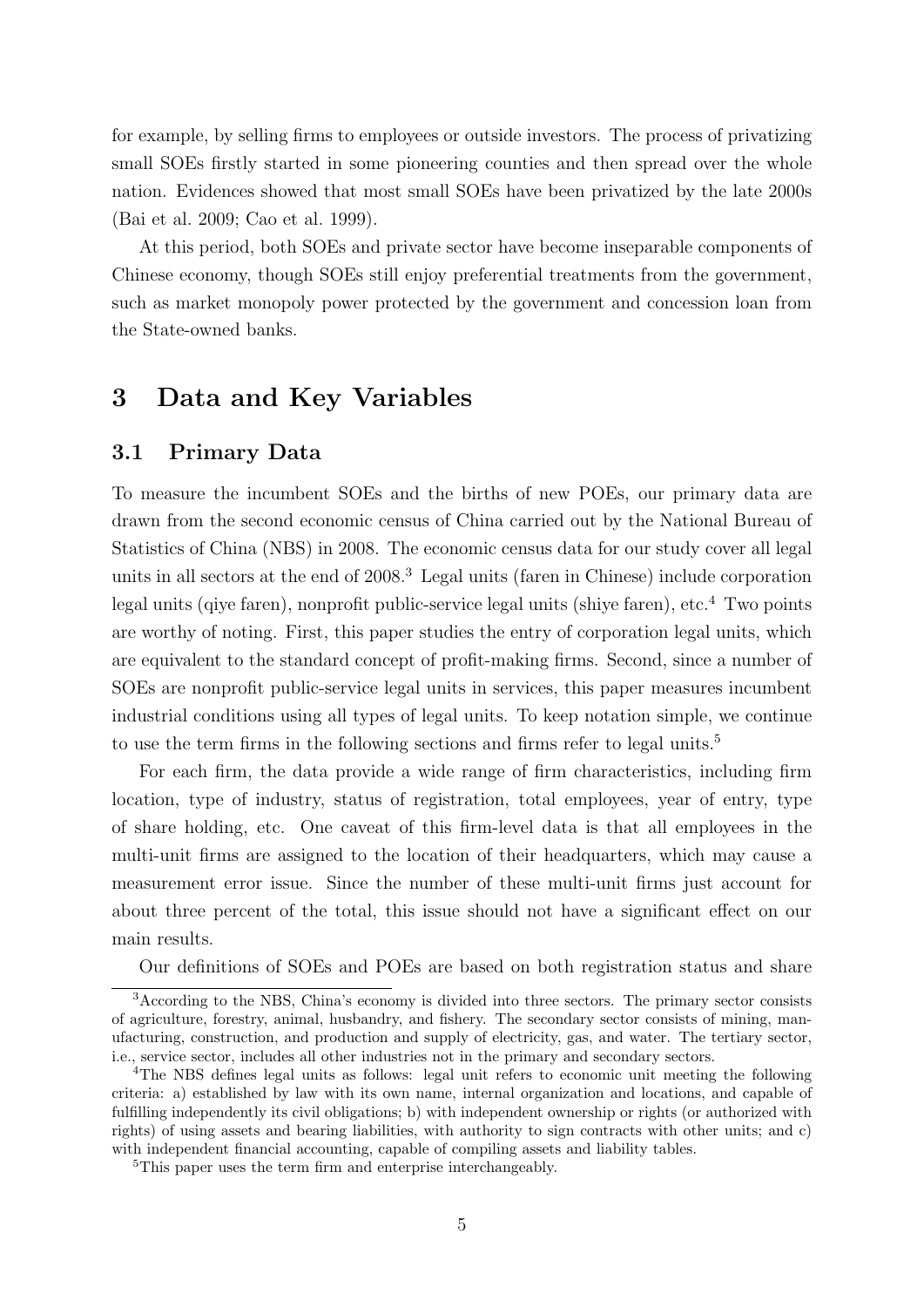holding. Based on registration status, the main types of firm ownership forms include SOEs, collective-owned firms, POEs, foreign-owned firms, and a range of mixed-ownership firms. Our measure of SOEs or POEs includes mixed-ownership firms which are controlled by the state or private sector, respectively. New firms are defined as those created in the last twelve months by the end of 2008. One concern is that central government implements particular policies to halt the entry of private sector into particular industries. To address this concern, we drop the industries with no entry of POEs at any city. We conduct our analysis separately for manufacturing and services. Our sample consists of 287 cities—283 prefecture-level cities and 4 municipalities, 160 three-digit manufacturing industries, and 1[6](#page-6-0)3 three-digit service industries.<sup>6</sup> In total, there are 45,920 and 46,781 city-industry pairs for manufacturing and services, respectively. While we focus on new POEs, our analysis covers a large percentage of all new firms. For those firms created in the last twelve months, POEs account for about 70 percent of employment in manufacturing firms and 60 percent in service firms. Table [1](#page-19-0) gives the summary statistics. The average number of workers in new POEs in a city-industry are 65 for manufacturing and 54 for services.

#### <span id="page-6-1"></span>3.2 Proximity to Input Suppliers and Output Consumers

To explain the spatial variation of new POEs formation, this paper tests two kinds of local industrial conditions. Sections [3.2](#page-6-1) and [3.3](#page-7-0) discuss the metrics of Marshall's agglomeration theories. We test whether new firms may tend to locate in the places that concentrate more upstream and downstream firms and firms that employ similar labor. Besides, we are interested in whether the entry of new firms is higher or lower in the places that concentrate more firms that require similar inputs and produce similar outputs, which will be discussed in Section [3.4.](#page-8-0) We construct these metrics separately for all firms, SOEs, and POEs.

Marshall (1890) pioneers the analysis of the concentration of firms in particular locations and suggests three main advantages of agglomeration. First, firms benefit from the reduction of shipping costs by locating near input suppliers and output consumers. We use the 2007 Input-Output Table of China to capture the strength of input-output linkage. The input-output table classifies economic activities into 135 product sectors, each of which consists of one or several three-digit industries.<sup>[7](#page-6-2)</sup> Let  $Input_{i \leftarrow j}$  labels the share of industry i's inputs that provided by industry j, and  $Output_{i\rightarrow j}$  labels the share of industry  $i's$  outputs that consumed by industry  $j$ . These shares range from zero (no

<span id="page-6-2"></span><span id="page-6-0"></span><sup>6</sup>The prefecture-level city contains a city proper and surrounding rural areas.

<sup>7</sup>The 135 product sectors contain 5 primary sectors, 90 secondary sectors (including 81 manufacturing sectors), and 40 service sectors.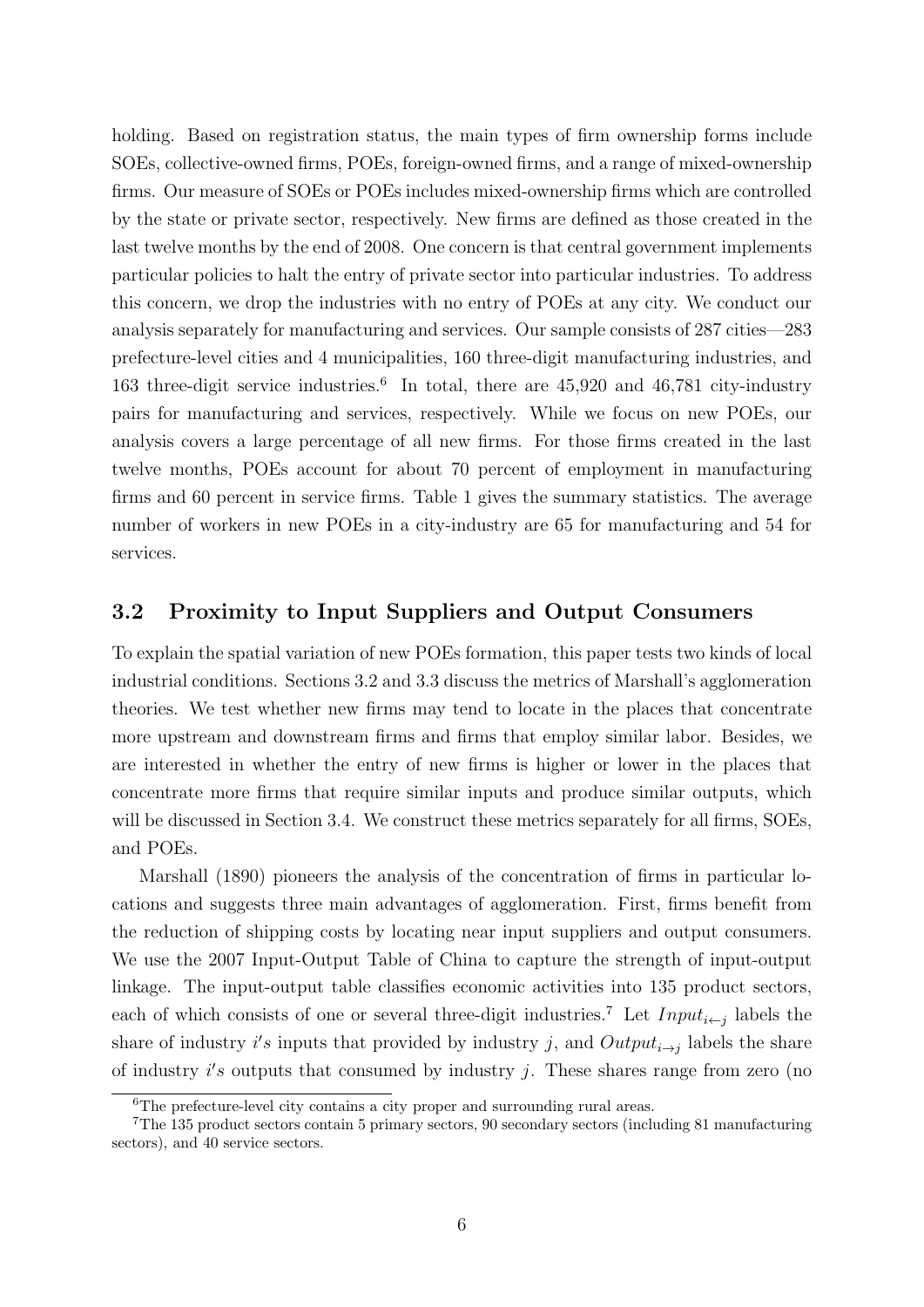dependence in inputs or outputs) to one (complete dependence).[8](#page-7-1) Using these input or output shares as weights, we construct weighted sums of incumbent employment as follows:

$$
Input_{ic} = \sum_{j} \left( \frac{Emp_{jc}}{Emp_j} input_{i \leftarrow j} \right) \quad \text{and} \quad Output_{ic} = \sum_{j} \left( \frac{Emp_{jc}}{Emp_j} output_{i \rightarrow j} \right), \tag{1}
$$

where  $Emp_j$  is the total incumbent employment (in all legal units) in industry j, and  $Emp_{jc}$  is the total incumbent employment (in all legal units) for industry j in city c.  $Input_{ic}$  measures the strength to which local firms provide the main inputs for industry i in city c, and  $Output_{ic}$  measures the strength to which local firms are main consumers for industry  $i$  in city  $c$ .

Following the same spirit, we construct  $Input_{ic}^{SOE}$  and  $Output_{ic}^{SOE}$  to measure the extent to which city c concentrate upstream and downstream SOEs:

$$
Input_{ic}^{SOE} = \sum_{j} \left( \frac{Emp_{jc}^{SOE}}{Emp_j} input_{i \leftarrow j} \right) \quad \text{and} \quad Output_{ic}^{SOE} = \sum_{j} \left( \frac{Emp_{jc}^{SOE}}{Emp_j} output_{i \rightarrow j} \right), \tag{1'}
$$

where  $Emp_{jc}^{SOE}$  is the incumbent employment in SOEs (including all types of legal units) for industry j in city c. Similarly, we construct  $Input_{ic}^{private}$  and  $Output_{ic}^{private}$  to measure the extent to which city c concentrate upstream and downstream POEs:

$$
Input_{ic}^{private} = \sum_{j} \left( \frac{Emp_{jc}^{private}}{Emp_j} input_{i \leftarrow j} \right) \text{ and } Output_{ic}^{private} = \sum_{j} \left( \frac{Emp_{jc}^{private}}{Emp_j} output_{i \rightarrow j} \right), \tag{1''}
$$

where  $Emp_{jc}^{private}$  is the incumbent employment in POEs (including all types of legal units) for industry  $j$  in city  $c$ .

#### <span id="page-7-0"></span>3.3 Proximity to Labor

The second advantage of agglomeration is that concentrations of firms provide a thick labor market, which promotes the efficient matches between employees and employers, and reduces the risks for workers and firms from negative shocks. This argument implies that proximity to suitable labor market may increase firms' productivity and influence the location choice of new firms. Following past studies (e.g., Glaeser and Kerr 2009; Jofre-Monseny et al. 2011), we look at the occupation similarity among industries as a proxy for labor similarity. We draw data from 2005 1% population census to construct occupation similarity. In total, the 2005 census classifies workers into 73 two-digit occupations and

<span id="page-7-1"></span><sup>8</sup>These shares are measured using all intermediate inputs and outputs (including intermediate and final use) in the 2007 Input-Output Table of China.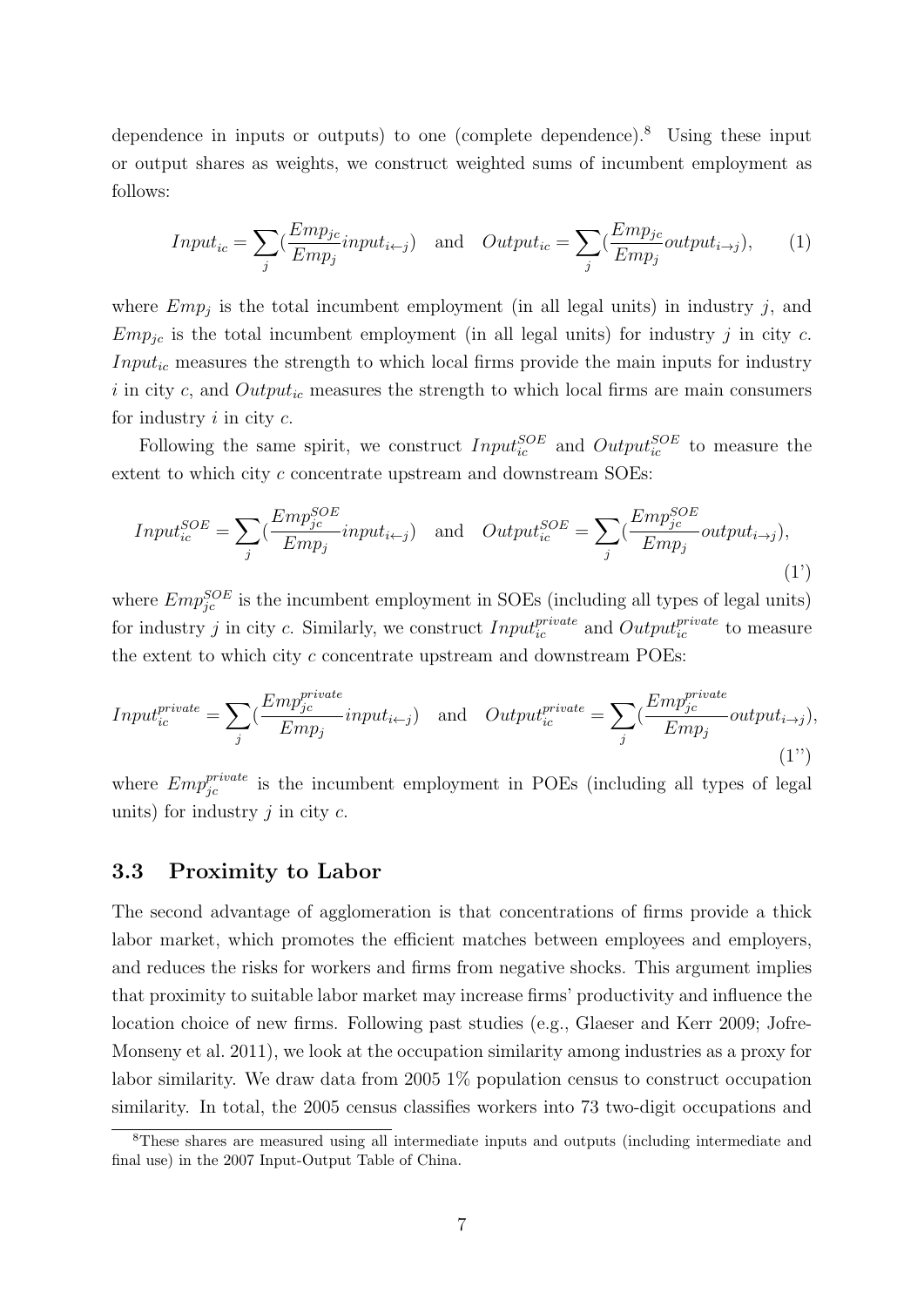[9](#page-8-1)5 two-digit industries.<sup>9</sup> The variable  $LS_{ij}$  measures the occupation similarity between industries  $i$  and  $j$ :

$$
LS_{ij} = -\frac{1}{2} \sum_{o} |L_{io} - L_{jo}|,
$$

where  $L_{io}$  is the share of industry i's employment in occupation o. The aggregate index is multiplied by a negative one, which makes a higher value present higher level of occupation similarity. Dividing this index by two makes this index ranges from -1 to 0. A higher value indicates a higher level of labor similarity between two industries. The mean value is -0.745, with a standard deviation of 0.146.

The variable  $Labor_{ic}$  measures the strength to which local firms employ similar laborers for industry  $i$  in city  $c$ :

$$
Labor_{ic} = \sum_{j} \left(\frac{Emp_{jc}}{Emp_j} LS_{ij}\right),\tag{2}
$$

where a higher value indicates that incumbent firms employ more similar laborers.

Same as above, we construct  $Labor_{ic}^{SOE}$  and  $Labor_{ic}^{private}$  to measure the extent to which city  $c$  concentrates SOEs or POEs the employ similar labor for industry  $i$ :

$$
Labor_{ic}^{SOE} = \sum_{j} \left(\frac{Emp_{jc}^{SOE}}{Emp_j} LS_{ij}\right),\tag{2'}
$$

$$
Labor_{ic}^{private} = \sum_{j} \left( \frac{Emp_{jc}^{private}}{Emp_j} LS_{ij} \right),\tag{2'}
$$

## <span id="page-8-0"></span>3.4 Proximity to Firms that Need Similar Inputs or Produce Similar Outputs

We next consider another question: whether the emergence of new POEs is affected if there are more firms that require similar inputs and produce similar outputs. The direction of such impact may not be a priori knowledge. On the one hand, competitions for inputs and outputs may hold back the development of new startups. On the other hand, if incumbent firms may have attracted substantial upstream and downstream firms and developed potential markets for their goods and services, new firms may purchase inputs and sell outputs more easily.

Using the 2007 Input-Output Table, the variables  $IS_{ij}$  and  $OS_{ij}$  measure input and

<span id="page-8-1"></span><sup>&</sup>lt;sup>9</sup>Persons aged 15 and above are required to report their occupations and industries where they work. We proceed as follows: (1) drop missing and miscoded data on industry and occupation; (2) For each industry. we calculate the share of employment in each occupation.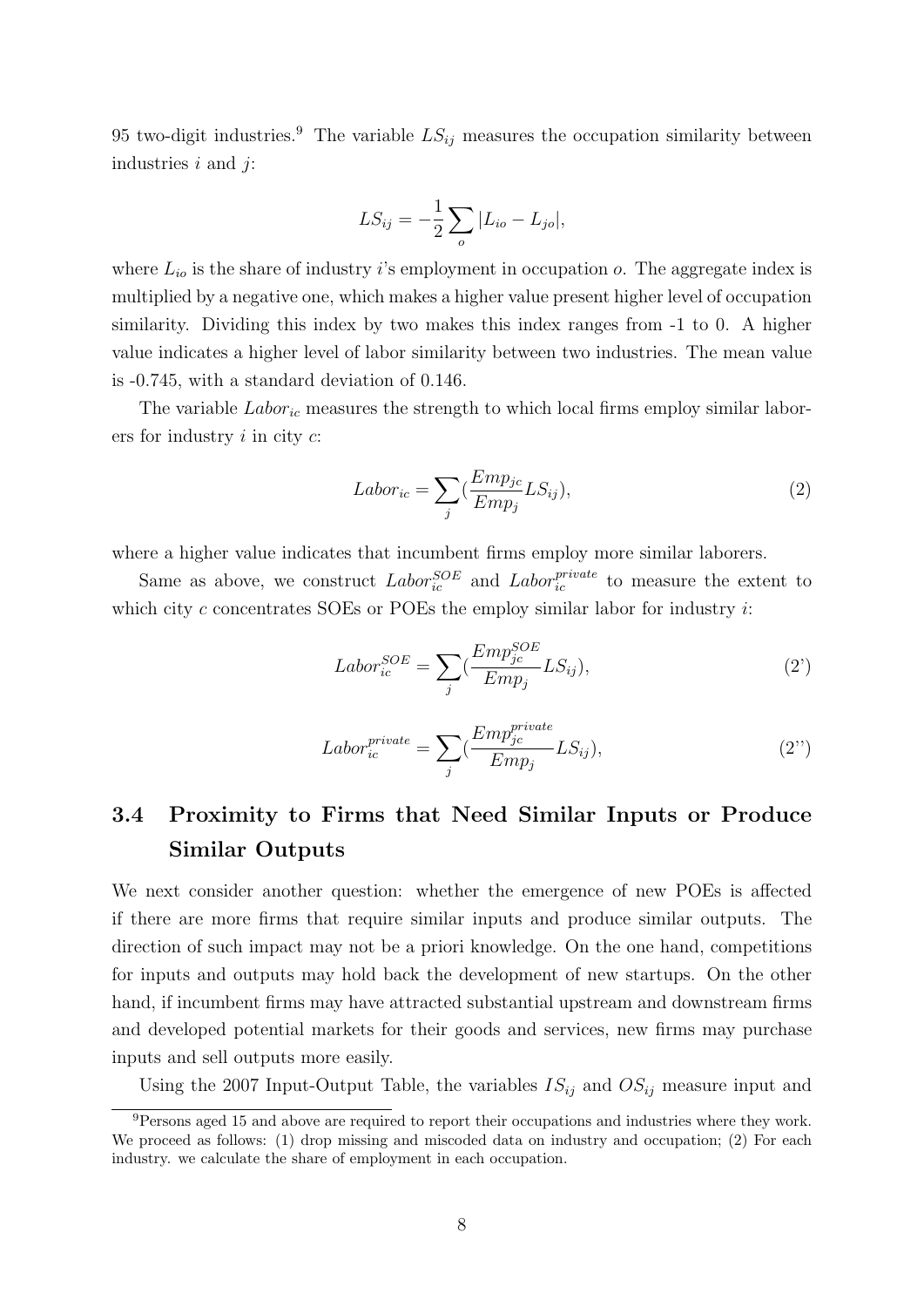output similarity between two industries:

$$
IS_{ij} = -\frac{1}{2} \sum_{w} |input_{i \leftarrow w} - input_{j \leftarrow w}|,
$$
  

$$
OS_{ij} = -\frac{1}{2} \sum_{w} |output_{i \rightarrow w} - output_{j \rightarrow w}|,
$$

where  $w$  represents input or output  $w$ . These two indexes range from  $-1$  to 0, with a higher value indicating greater similarity between two industries. The variables  $Input_{ic}^{IS}$ and  $Output_{ic}^{OS}$  measure the strength to which incumbent firms need similar input produce similar outputs as industry *i* in city  $c:^{10}$  $c:^{10}$  $c:^{10}$ 

$$
Input_{ic}^{IS} = \sum_{j} \left( \frac{Emp_{jc}}{Emp_j} IS_{ij} \right), \text{ and } Output_{ic}^{OS} = \sum_{j} \left( \frac{Emp_{jc}}{Emp_j} OS_{ij} \right), \tag{3}
$$

where those two variables are weighted sums of employment across industries, with weights equal to input or output similarity index. We also construct these two indexes using incumbent SOEs or POEs.

## 4 Empirical Model

The preceding section constructs a set of metrics that measure local industrial conditions characterized by all firms, SOEs, and POEs. To exploit the impact of SOEs on the entry of new POEs, our approach is to estimate:

$$
\ln(Entry_{ic}) = \alpha_0 + \alpha_e \ln(Emp_{ic}) + \alpha_e^s \ln(Emp_{ic}^{see}) + Metrics_{ic}\alpha_m +
$$
  
\n
$$
Metrics_{ic}^{see} \alpha_m^s + \lambda_i + \theta_c + \epsilon_{ic},
$$
\n(4)

<span id="page-9-1"></span>where  $ln(Entry_{ic})$  is the log employment in new POEs for industry i in city c,  $ln(Emp_{ic})$ is the log employment in all incumbent firms for industry i in city c,  $\ln(Emp_{ic}^{soc})$  is the log employment in incumbent SOEs for industry  $i$  in city  $c$ . Metrics<sub>ic</sub> is a vector of general metrics constructed for all incumbent firms,  $Metrics_{ic}^{soe}$  is a vector of metrics constructed for incumbent SOEs,  $\lambda_i$  and  $\theta_c$  are industry and city fixed effects, respectively.  $\alpha_0$ ,  $\alpha_e$ ,  $\alpha_e^{soc}$ ,  $\alpha_m$  and  $\alpha_m^{soc}$  are parameters to be estimated, and  $\epsilon_{ic}$  is the error term.

Since there are roughly two thirds of city-industry pairs without new private employment, we estimate equation [\(4\)](#page-9-1) using a Tobit specification to account for the censoring of entry employment at zero. Standard errors are clustered at the city level. In robustness analysis, we also present the results using ordinary least squares.

<span id="page-9-0"></span><sup>&</sup>lt;sup>10</sup>We first measure input and output similarity index for 135 sectors using 2007 Input-Output Table and then assign these indexes to three-digit industries.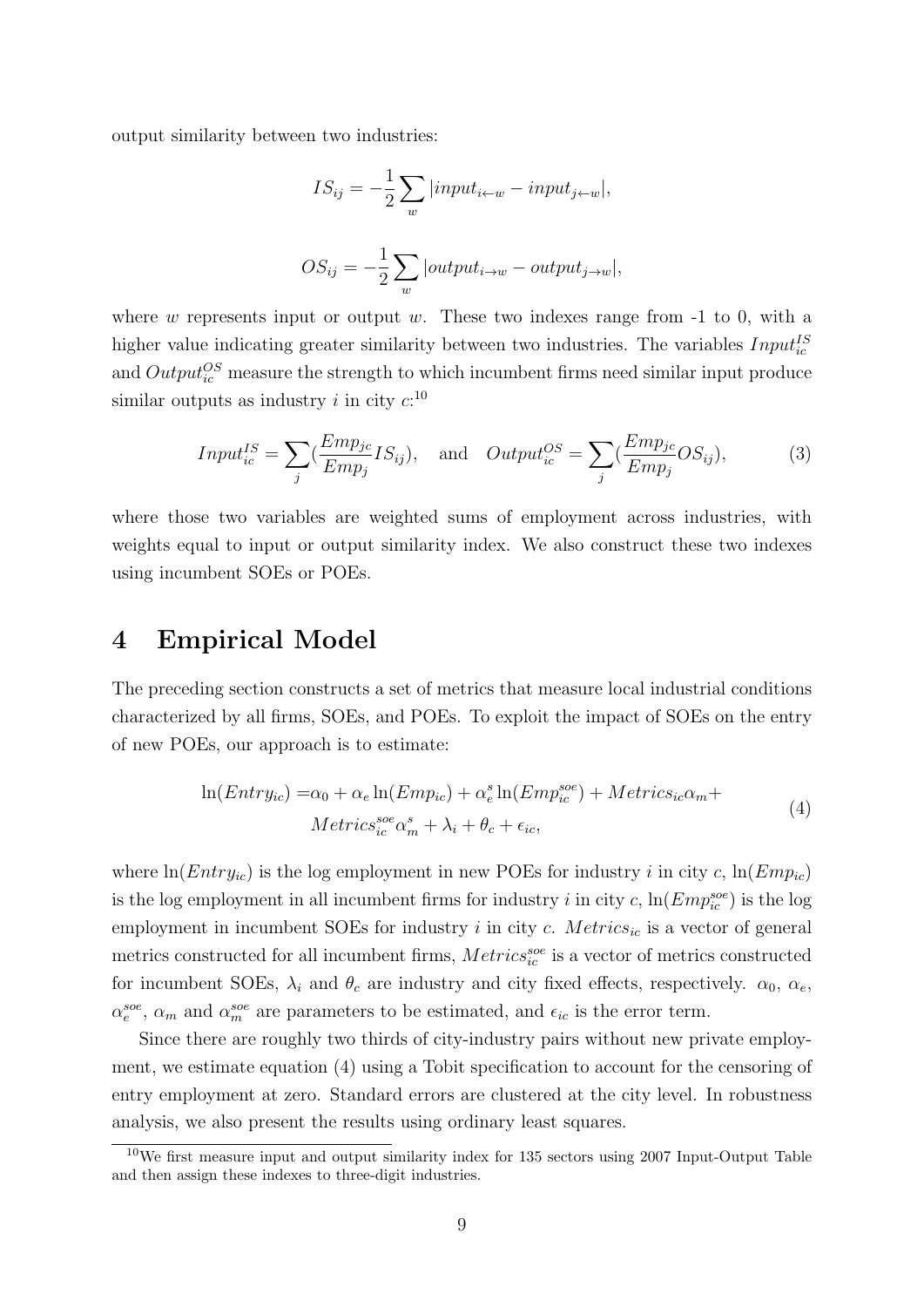## 5 Empirical Results

This section reports our main results. We first discuss the general metrics constructed for all incumbent firms (Tables [2a](#page-20-0) and [2b\)](#page-21-0) and then move on to discuss the metrics constructed for incumbent SOEs (Tables [3a](#page-22-0) and [3b\)](#page-23-0) and POEs (Tables [4a](#page-24-0) and [4b\)](#page-25-0).

#### 5.1 Results on the General Metrics for All Incumbent Firms

Tables [2a](#page-20-0) and [2b](#page-21-0) analyze the general metrics constructed for all incumbent firms. Table [2a](#page-20-0) presents the results for manufacturing. Column 1 includes just the incumbent cityindustry employment within the same industry, which is found to be positively correlated with private manufacturing entrants. The strong impact from the own industries on entry has been confirmed as an important stylized fact by past studies (Glaeser and Kerr 2009; Ghani et al. 2014). Columns 2-4 incorporate the three Marshallian agglomeration metrics of proximity to input suppliers, outcome consumers, and labor. The entry of private manufacturing firms is found to be higher in cities where concentrate more upstream and downstream firms and firms that employ similar labor.

We construct two metrics to measure the extent to which local industries need similar inputs and produce similar outputs. Those two metrics are highly correlated with the metric of proximity to labor.<sup>[11](#page-10-0)</sup> Therefore, columns 5-6 add those metrics one by one. Both coefficients are positive and significant. The last column combines all variables and the results are unchanged except for proximity to labor.

Table [2b](#page-21-0) presents the results for services. This table is organized as same as Table [2a.](#page-20-0) As compared with the manufacturing result, the existing firms within the the same industries continue to be important for private service entrants. The particular difference is that the entry of private service startups is not associated with local input suppliers and output consumers. However, the existence of firms that employ similar labor predict higher level of entry. Besides, the entry of private service startups will be higher if there are more firms that need similar inputs.

#### 5.2 Results on the Metrics for Incumbent SOEs

Tables [3a](#page-22-0) and [3b](#page-23-0) analyze the metrics constructed for incumbent SOEs. Table [3a](#page-22-0) shows the results for manufacturing. Since one place with particular advantages may attract more SOEs and POEs of the same industries, it is necessary to take into account the overall industrial conditions. With regard to this concern, the common controls in each specification contain the existing employment from own industries and the general metrics

<span id="page-10-0"></span><sup>11</sup>We run a regression using ordinary least squared and test variance inflation factor (VIF). The VIF value is larger than 10 for these three metrics.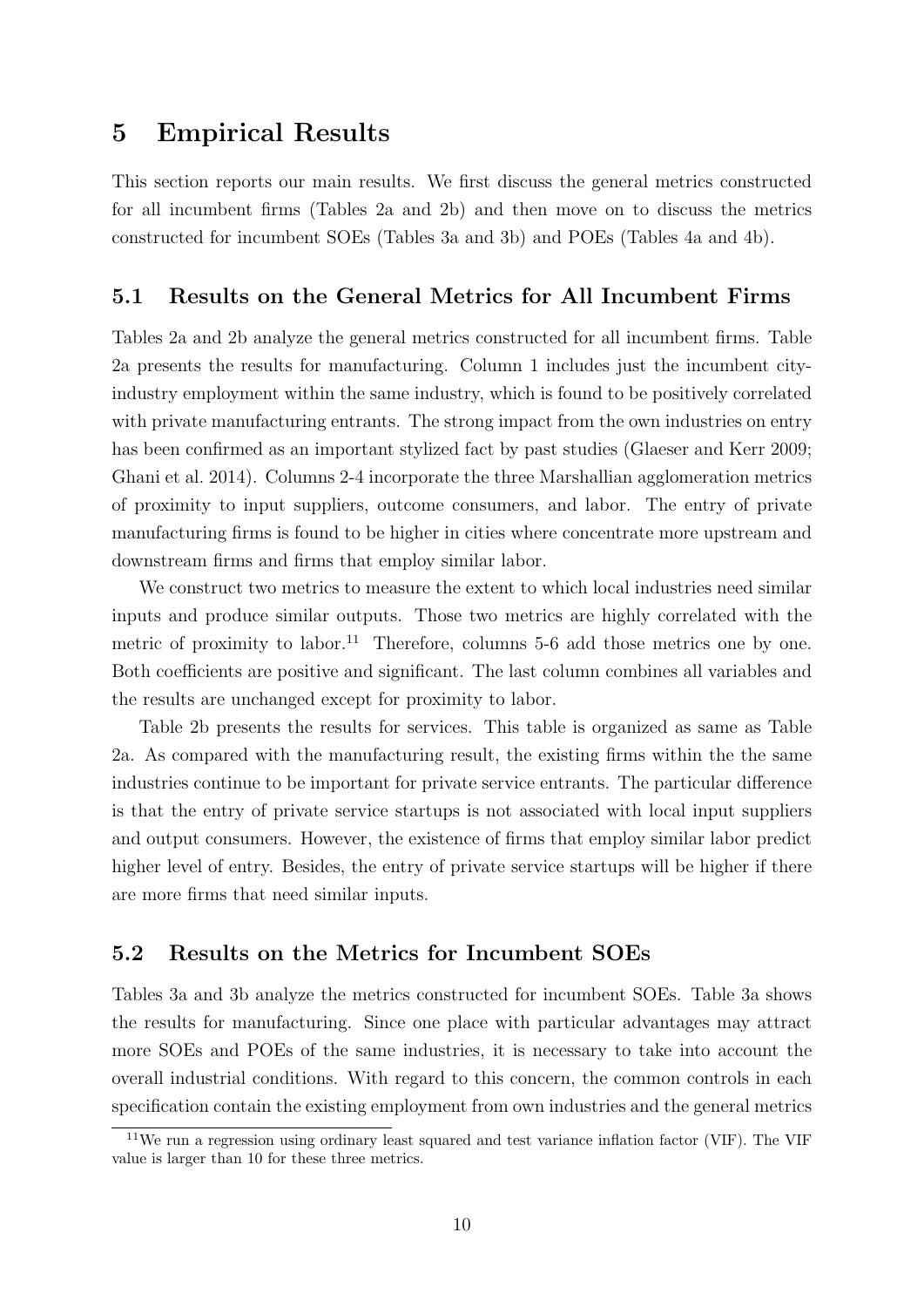in Table [2a.](#page-20-0) To help interpret our results, imagine that there are two cities with the same amount of employment in each industry, but one city has more workers employed in SOEs. We are testing whether this difference in employment landscape will have an impact on the entry of new POEs.

Column 1 adds the incumbent SOEs within the same industries. This coefficient is negative and insignificant; this shows that existing SOEs within the same industries have no impact on the private manufacturing entry. Columns 2-4 add the three Marshallian metrics constructed for SOEs and find that proximity to upstream and downstream SOEs is not correlated with private manufacturing entry. By contrast, we find significant negative coefficient on proximity to labor employed in SOEs. This coefficient is interpreted as follows: conditional on overall industrial environments, new private manufacturing firms will decrease in cities where more local SOEs employ workers with similar skills. A 1 standard deviation increase in labor similarity correlates with a roughly 140 percent decrease in employment of new private manufacturing firms. Columns 5-6 further tests the metrics of similarity in inputs and outputs. Both coefficients are negative and significant.

Table [3b](#page-23-0) shows the results for services. This table is organized as the same as Table [3b.](#page-23-0) The existing firms within the same industries are found to be significantly reduce private service entry. Three agglomeration metrics of SOEs are all negative and almost significant in each specification. This result contrasts with weak links between consumers and suppliers found in manufacturing. Turing to the metrics of similarity in inputs and outputs, both coefficients appear to be insignificant after adding all controls in column 7.

The negative (statistically significant or insignificant) correlation between new local POEs entry and existing upstream and downstream SOEs is not too surprising. There are several possible reasons. First, firm size may matter. Chinitz (1961) compares the industrial structure of New York and Pittsburgh and emphasizes that new firms tend to emerge in the places with many small diversified firms (like New York) relative to the places with dominant large firms (like Pittsburgh), because large firms may have limited input-output linkage with local firms and then may not help cater for newcomers. SOEs tend to be large firms and may organize their production activities across cities. As a result, SOEs may not be willing to buy and sell goods and service from/or local firms. Second, firm ownership may matter. SOEs are controlled by the State and may receive orders from the State to buy or sell goods or services from particular markets. Meanwhile, SOEs may continue to have a soften budget and do not perform as profitmaximizing firms, therefore, they have weak motivations to connect with local firms.

The results on occupational similarity between new POEs and existing SOEs lead to the conclusion that SOEs may compete with POEs for workers. SOEs may have several competitive advantages over POEs. SOEs may offer a stable job with economic and social benefits such as local Hukou. Meanwhile, workers employed in SOEs have almost no risk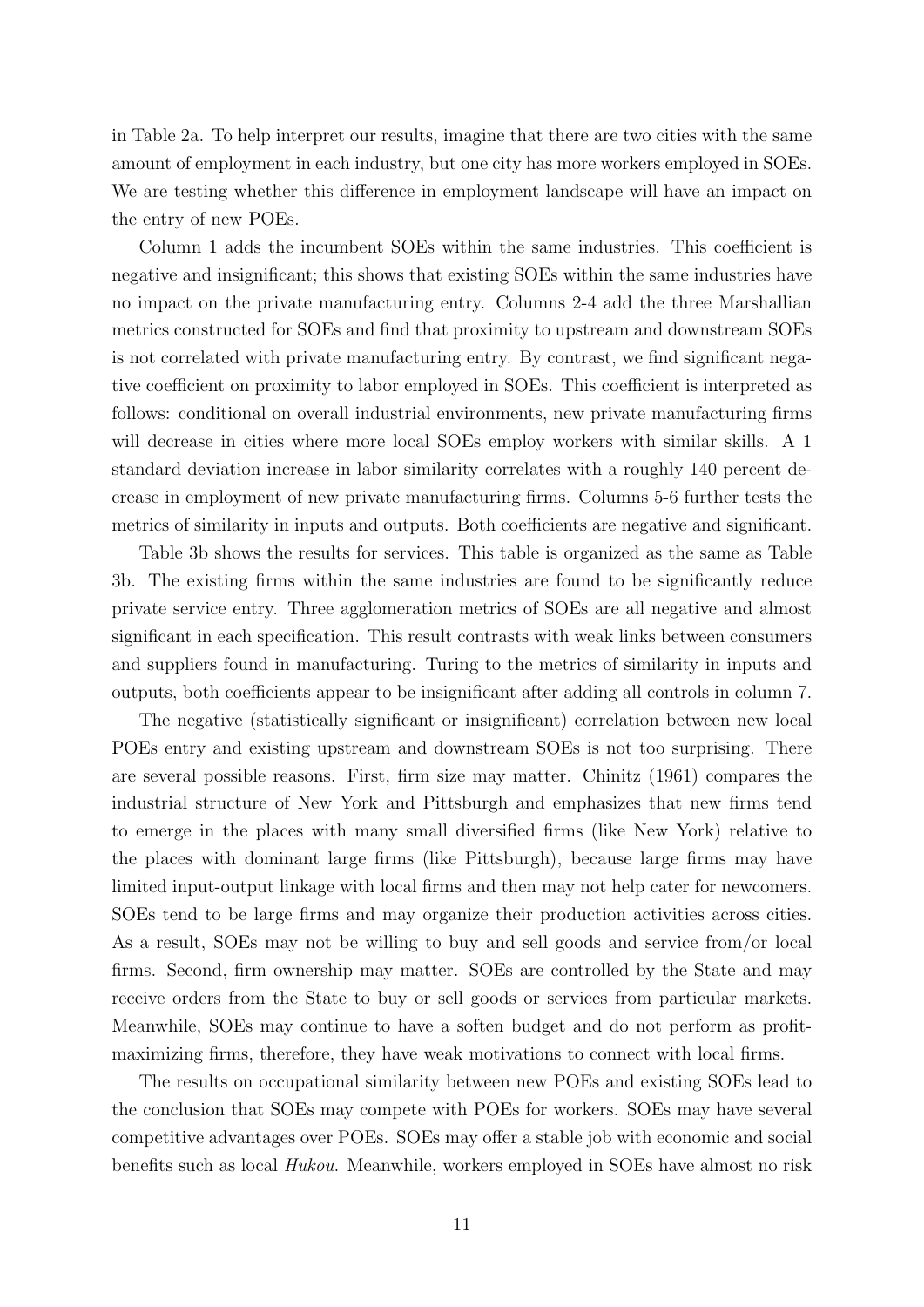of being unemployed. Compared with POEs, SOEs may pay higher wages for the same skill in some industries. Wage differential between SOEs and POEs are demonstrated by previous studies (e.g., Wei et al. 2012). Hence the POEs are in a disadvantage position to compete with the SOEs in the same labor market, and this hinders the formations of the new POEs.

#### 5.3 Results on the Metrics for Incumbent POEs

Tables [4a](#page-24-0) and [4b](#page-25-0) turn to the incumbent POEs, and analyze the metrics constructed for incumbent POEs. Table [4a](#page-24-0) shows the results for manufacturing. As before, we first take into account the overall industrial conditions. With regard to this concern, the common controls in each specification contain the existing employment from own industries and the general metrics in Table [2a.](#page-20-0)

Column 1 adds the incumbent POEs within the same industries. This coefficient is positive and significant; this implies a positive agglomeration effect. Columns 2-4 add the three Marshallian metrics constructed for POEs and find that proximity to upstream POEs facilitates the private manufacturing entry, but proximity to the downstream POEs has no effect.

In contrast with SOEs, we find that there is significant spillover effect if the new and incumbent POEs share similar labor input. Columns 5-6 further test the metrics of similarity in inputs and outputs. Both coefficients are positive and significant. These results suggest the spillover effects (or externalities) among POEs dominate.

Table [4b](#page-25-0) shows the results for services. This table is organized as the same as Table [4a.](#page-24-0) The existing firms within the same industries are found to be significantly increase private service entry. Results from the three agglomeration metrics of POEs show that the linkage between upstream or downstream POEs to the new POEs entry is insignificant. However, as in manufacturing, there is significant positive spillover effect in the labor market.

When turning to the consumer market, we see that the incumbent POEs hinders the births of new POEs which produce similar output. It is not surprising, compared with manufacturing, the consumer market for service sector is more localized.

#### 5.4 Heterogeneous Effects by Firm Size

As previously discussed, Chinitz (1961) points out that firm size may matter for new firm formation and local growth. This section explores whether the entry pattern is sensitive to firm size. In our analysis of the impact of existing SOEs on new POEs entry, we use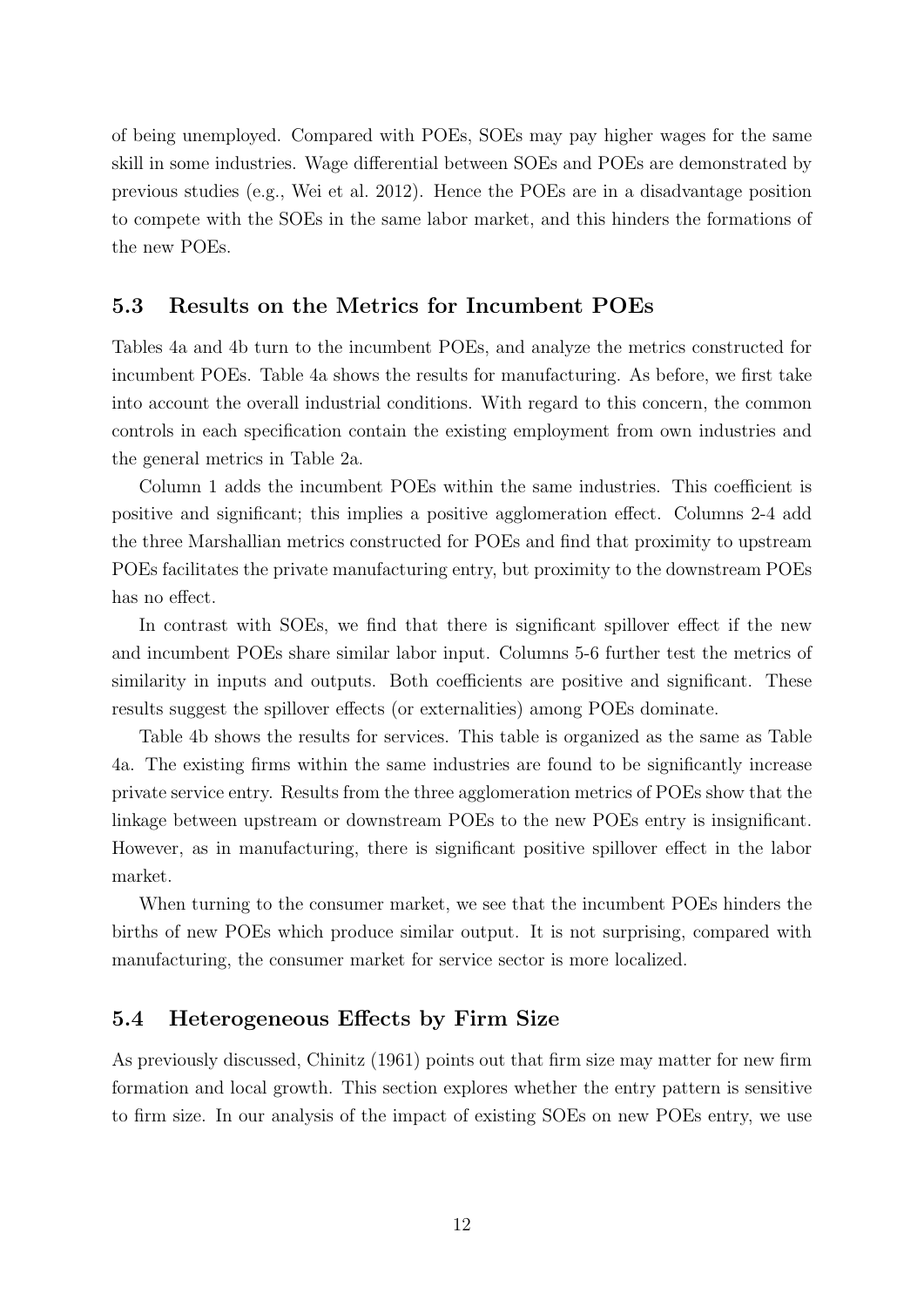firm size to construct three Chinitz metrics:

$$
Chinitz_{ic}^{Input, SOE} = \sum_{j} \left( \frac{Emp_{jc}^{SOE}}{Firms_{jc}^{SOE}} input_{i \leftarrow j} \right),
$$
  
\n
$$
Chinitz_{ic}^{Output, SOE} = \sum_{j} \left( \frac{Emp_{jc}^{SOE}}{Firms_{jc}^{SOE}} output_{i \rightarrow j} \right),
$$
  
\n
$$
Chinitz_{ic}^{Labor, SOE} = -\sum_{j} \left( \frac{Emp_{jc}^{SOE}}{Firms_{jc}^{SOE}} LS_{ij} \right),
$$

where  $Firms_{jc}^{SOE}$  is the number of incumbent SOEs in industry j in city c and other notations follow previous interpretation. These three Chinitz metrics estimate the weighted average firm size of upstream SOEs, downstream SOEs, and SOEs that use similar labor. A higher positive value indicate that the size of relevant firms is greater on average. We estimate equation [\(4\)](#page-9-1) by adding the logarithm of three Chinitz metrics that are interacted with their respective agglomeration metrics.<sup>[12](#page-13-0)</sup> Symmetrically, we take the same approach to test whether the impact of incumbent POEs on new POEs entry varies with firm size.

Table [5](#page-26-0) gives the results for incumbent SOEs and POEs, respectively. To save space, we drop the estimates for the general metrics of overall industrial conditions. Let's focus on the interaction terms. Columns 1 and 2 show that in most cases, the impact of incumbent SOEs on new POEs appears not to vary with the sizes of SOEs. Most of the coefficients on the interaction terms are not statistically significant for both manufacturing and services. One exception is the effect from downstream SOEs for manufacturing. This interaction term is negative and statistically significant at the 10 percent level, which show that larger downstream SOEs are worse for the entry of new private manufacturing enterprise. In contrast, the Chinitz effects appear to matter more for the link between new and incumbent POEs. Columns 3 and 4 show that four out of six interaction terms are statistically significant, and three out of four significant interaction terms are negative. Surprisingly, we find that larger upstream POEs may have greater positive impacts on the entry of new service POEs. This coefficient is positive and statistically significant at the 10 percent level. These results also suggest that the Chinitz effects may differ by sectors and firm ownership.

#### 5.5 Robust Analysis

Tables [6](#page-27-0) and [7](#page-28-0) conduct robustness checks. Table [6](#page-27-0) focuses on the links between new POEs and incumbent SOEs that provide inputs, consume outputs and employ similar

<span id="page-13-0"></span><sup>&</sup>lt;sup>12</sup>The three interaction terms are  $Input_{ic}^{soe}log(Chinitz_{ic}^{Input, SOE})$ ,  $Output_{ic}^{soe}log(Chinitz_{ic}^{Output, SOE})$ , and  $Labor_{ic}^{SOE}log(Chinit_{ic}^{Labor, SOE})$ , where  $Input_{ic}^{soe}$ ,  $Output_{ic}^{soe}$ , and  $Labor_{ic}^{SOE}$  are defined in sections [3.2](#page-6-1) and [3.3.](#page-7-0)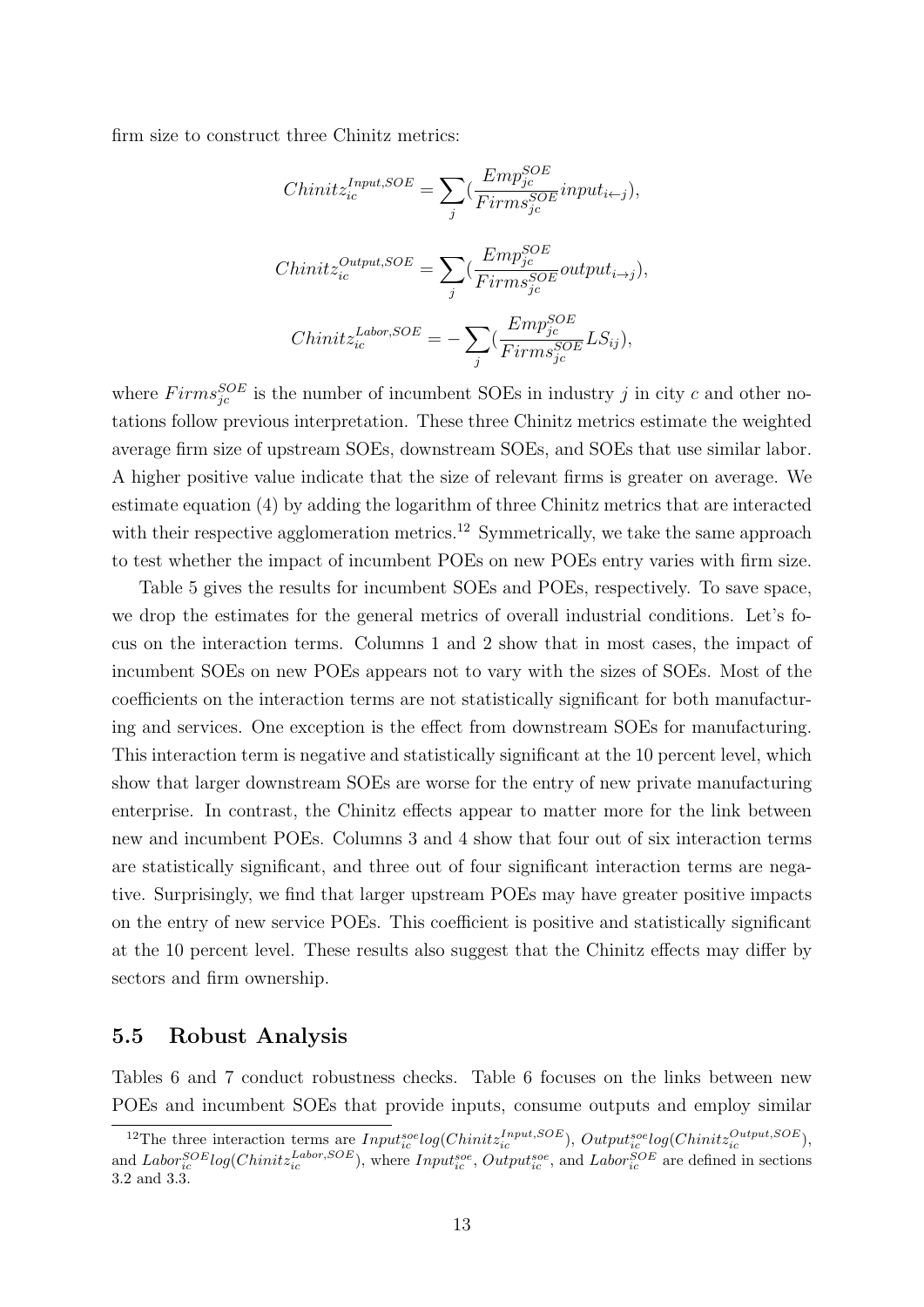workers. To save space, we drop the estimates for overall industrial conditions. Panels A and B consider manufacturing and services, respectively. Column 1 gives our baseline estimates, which are taken from Columns 4 in Tables [3a](#page-22-0) and [3b.](#page-23-0) In Column 2, we drop four provincial municipalities (Beijing, Shanghai, Tianjin and Chongqing) and cities in minority regions, Xinjiang, Xizang, Qinghai provinces, and in Hainan province, a special economic zone. These places are provincial level municipalities or cities in minority regions or special economic zone, which may implement particular policies toward local industries. In Column 3, we drop industries with very low entries, which account for ten percent of total industries.

One concern is that local governments may promote or protect particular industries. To address this concern, we focus on more competitive industries, which may be less affected by local governments. Local competition of an industry in a city is measured as the number of firms per worker in this industry in this city. An industry in a city is more competitive if the average firm size of that industry is smaller. We calculate average firm size for each city-industry pair. Column 4 gives the results that drop city-industries with average firm size greater than  $50^{13}$  $50^{13}$  $50^{13}$  In column 5, we use the numbers of new POEs as an alternative dependent variable. And finally in Column 6, we present OLS estimates instead of estimates from Tobit model. Overall, the emphasized results are robust and remain qualitatively similar. In particular, columns 4-6 in panel A show positive and significant coefficients on employment in incumbent SOEs in own industries, and this coefficient is not particularly robust.

Table [6](#page-27-0) focus on the links between new POEs and incumbent POEs that provide inputs, consume outputs and employ similar workers. The table is organized as the same as Table [6.](#page-27-0) As before, the pattern of baseline results change sightly. In particular, dropping less competitive industries lead to an insignificant link between new service POEs and incumbent POEs that employ similar worker, but lead to a positive and significant link between new service POEs and incumbent downstream POEs.

Previous regressions based on equation [\(4\)](#page-9-1) do not control for omitted or unobserved factors that vary by city-industries. For example, as previously noted, local governments may take policies to promote the entry of a particular industry and attract this industry's relevant upstream and downstream state-owned and private-owned industries. As a result, such policies may reinforce a positive connection or mitigate a negative connection between new births and the concentration of upstream and downstream industries. To further explore causality, we employ the 2004 and 2008 economic census to do a firstdifference analysis. Unfortunately, we only obtain manufacturing firms from the 2004 economic census, so we need to recalculate the metrics of local industrial conditions just

<span id="page-14-0"></span><sup>&</sup>lt;sup>13</sup>In unreported results, we rerun regressions that drop city-industries with firm size greater than 20 or 100. The main results are more or less close to that shown in 4 columns of Table [6](#page-27-0) and [7.](#page-28-0)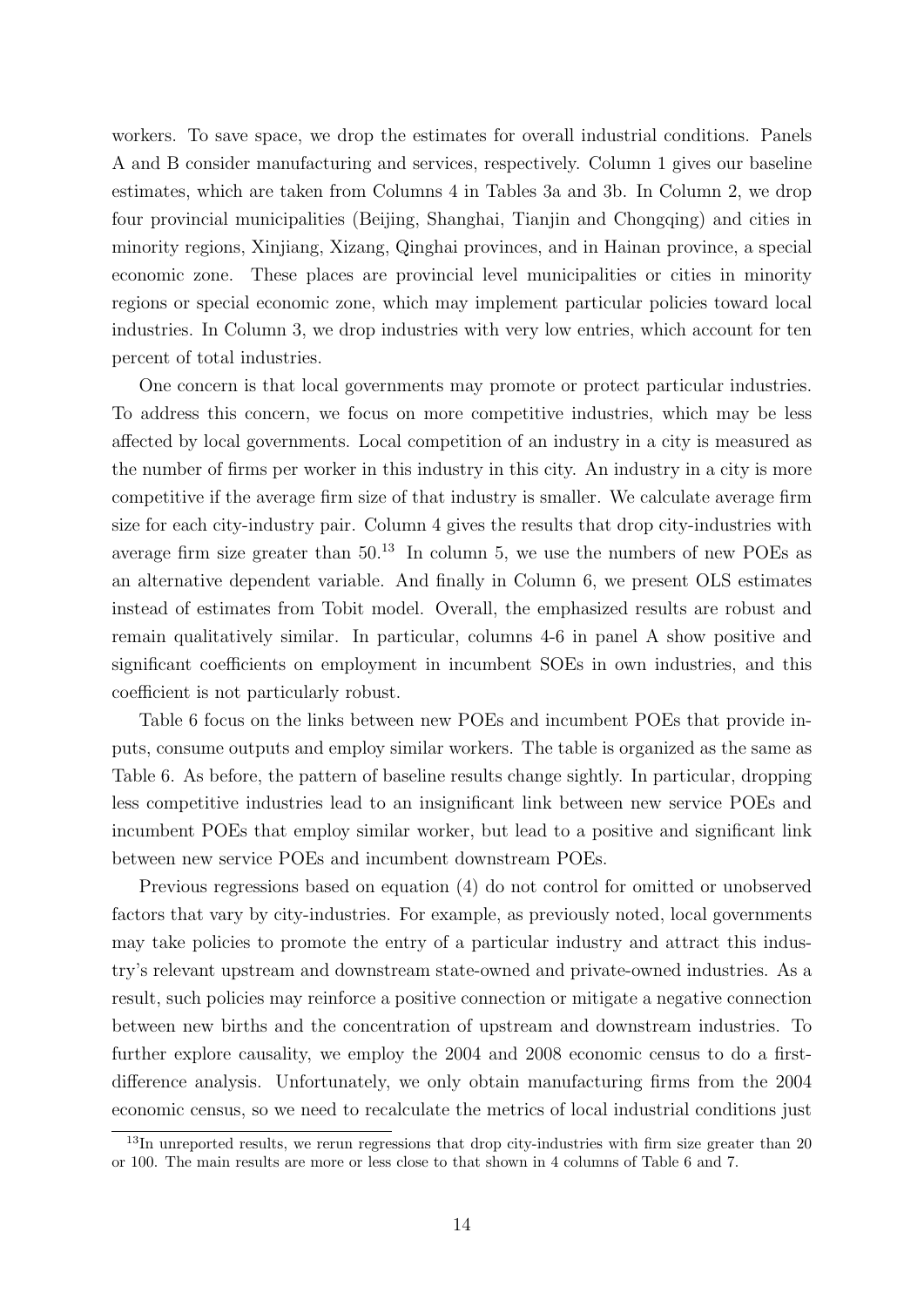using manufacturing samples. We estimate the following first-difference regression using OLS:

$$
\Delta \ln(Entry_{ic}) = \beta_0 + \beta_e \Delta \ln(Emp_{ic}) + \beta_e^s \Delta \ln(Emp_{ic}^{see}) + \Delta Metrics_{ic}\beta_m + \Delta Metrics_{ic}\beta_m + \Delta Metrics_{ic}\beta_m + \eta_i + \xi_c + \nu_{ic},
$$
\n(5)

where for example  $\Delta \ln(Entry_{ic}) = \ln(Entry_{ic2008}) - \ln(Entry_{ic2004})$ . For an industry i in city  $c$ , Metrics<sub>ic</sub> calculate the extent to which this city concentrate all manufacturing firms that provide inputs, consume outputs, and need similar workers, inputs, and outputs. Metrics<sup>soe</sup> is constructed for state-owned manufacturing firms.  $\eta_i$  and  $\xi_c$  capture city and industry fixed effects, respectively.  $\beta_0$ ,  $\beta_e$ ,  $\beta_e^{soc}$ ,  $\beta_m$  and  $\beta_m^{soc}$  are parameters to be estimated, and  $v_{ic}$  is the error term. We are unable to control for omitted or unobserved factors that vary with time, city, and industry. We also do the parallel analysis for incumbent POEs.

Tables [8](#page-29-0) and [9](#page-30-0) gives the first-difference results for incumbent SOEs and POEs, respectively. The results are encouraging. The first-difference results generally confirm earlier findings that the entry of new manufacturing POEs are negatively affected by industrial condition defined over SOEs and positively affected by industrial conditions defined over POEs. These coefficients are statistically significant in most specifications.

## 6 Conclusion

This paper analyzes the impact of incumbent SOEs on the births of new POEs in China. In particular, we use agglomeration theories to distinguish the linkages between SOEs and new POEs. Using 2008 economic census, 2007 Input-Output Table and 2005 population census, we measure the formation of new POEs at city-industry level, agglomeration forces of distance proximity to inputs, outputs, and labor. More specifically, we construct metrics to measure the extent to which local SOEs provide relevant inputs, consume outputs, employ similar labor, require similar inputs, and produce similar outputs.

Our main results are summarized in Table [10.](#page-31-0) They indicate that there exist significant agglomeration effects, and the effects vary by sectors, ownership, upstream and downstream. Overall, the incumbent SOEs hinders the births of the POEs. For manufacturing, the entry of new POEs is significantly lower in the places where concentrate more SOEs that share similar labor. For services, the entry of new POEs is significantly lower in the places where concentrate more upstream SOEs, downstream SOEs, and SOEs that share similar labor.

However, the agglomeration effects from the incumbent POEs on the formations of the new POEs is significantly positive. For manufacturing, the upstream POEs can facilitate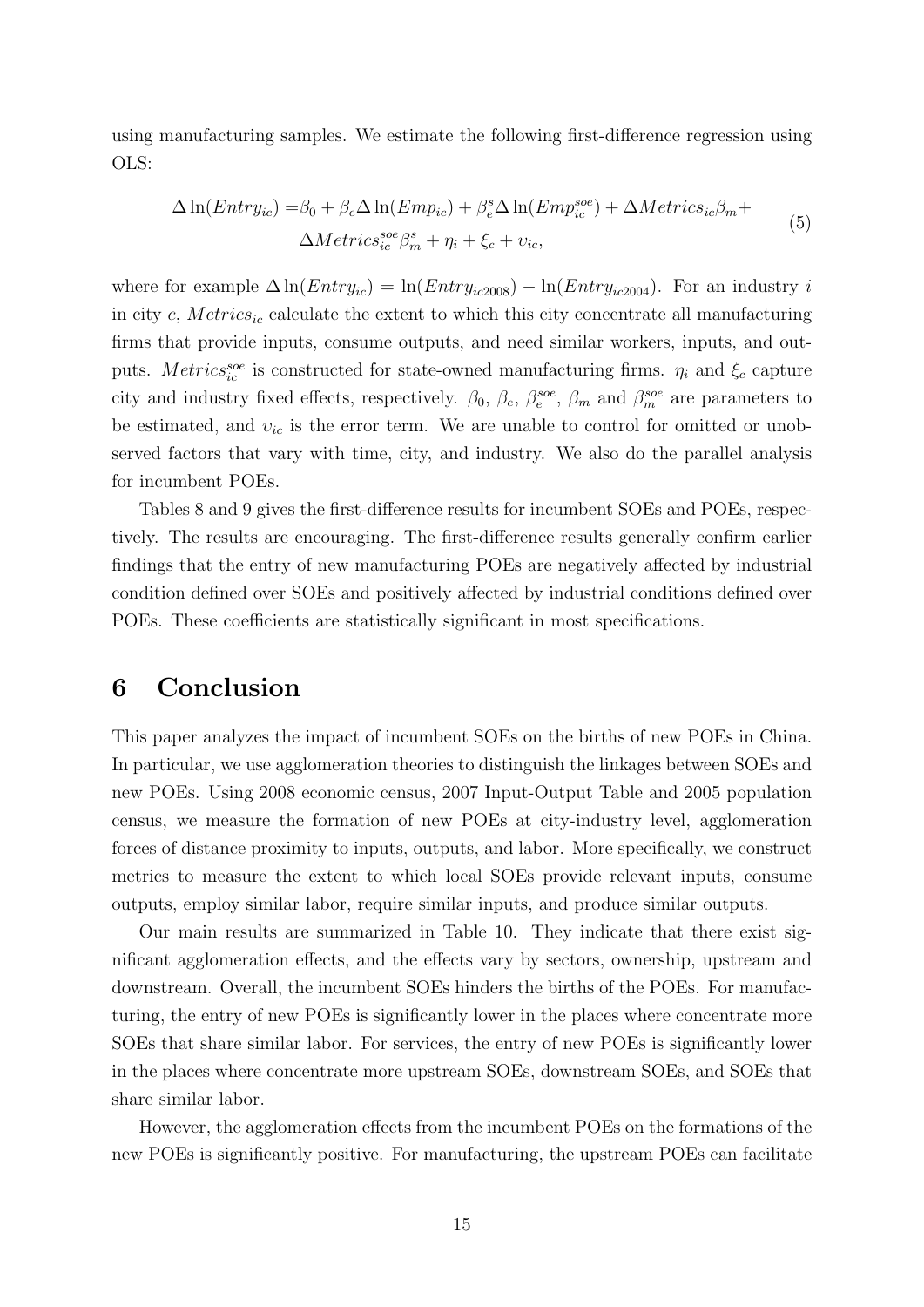the births of the new POEs. For both manufacture and service sectors, POEs that have similar labor demand exhibits positive spillover effects.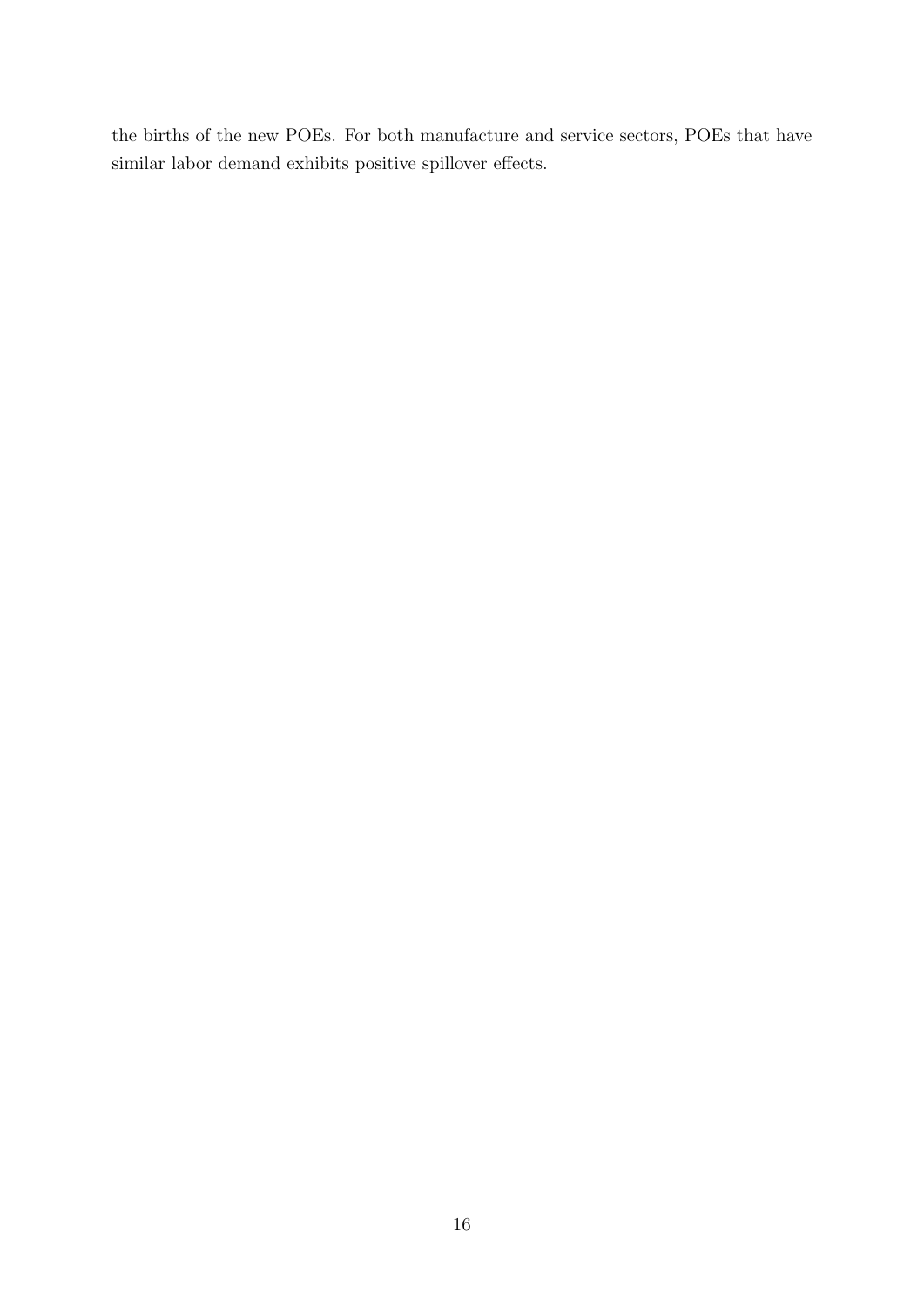# References

- Bai, Chong-En, Jiangyong Lu, and Zhigang Tao. 2009. "How Does Privatization Work in China?" Journal of Comparative Economics 37 (3): 453–470.
- Cao, Yuanzheng, Yingyi Qian, and Barry R. Weingast. 1999. "From Federalism, Chinese Style to Privatization, Chinese Style." Economics of Transition 7 (1): 103–131.
- Chatterji, Aaron, Edward Glaeser, and William Kerr. 2013. "Clusters of Entrepreneurship and Innovation." In Innovation Policy and the Economy, vol. 14, edited by Josh Lerner and Scott Stern. University of Chicago Press, 129–166.
- Chi, Wei, Richard B. Freeman, and Hongbin Li. 2012. "Adjusting to Really Big Changes: The Labor Market in China, 1989-2009." NBER Working Papers 17721, National Bureau of Economic Research, Inc.
- Chinitz, Benjamin. 1961. "Contrasts in Agglomeration: New York and Pittsburgh." American Economic Review 51 (2): 279–289.
- Ghani, Ejaz, William R. Kerr, and Stephen O'Connell. 2014. "Spatial Determinants of Entrepreneurship in India." Regional Studies 48 (6): 1071–1089.
- Ghani, Ejaz, William R. Kerr, and Stephen D. O'Connell. 2013. "Local Industrial Structures and Female Entrepreneurship in India." Journal of Economic Geography 13 (6): 929–964.
- Glaeser, Edward.L. and William.R. Kerr. 2009. "Local Industrial Conditions and Entrepreneurship: How Much of the Spatial Distribution can We Explain?" Journal of Economics & Management Strategy 18 (3): 623-663.
- Gottlieb, Joshua.D. and Edward L. Glaeser. 2009. "The Wealth of Cities: Agglomeration Economies and Spatial Equilibrium in the United States." Journal of Economic Literature 47 (4): 983–1028.
- Haggard, Stephan and Yasheng Huang. 2008. "The Political Economy of Private Sector Development in China." In China's Great Economic Transformation, edited by Loren Brandt and Thomas G. Rawski. New York: Cambridge University Press.
- Henderson, J Vernon. 2003. "Marshall's Scale Economies." Journal of Urban Economics 53 (1): 1–28.
- Jofre-Monseny, Jordi, Raquel Marn-Lpez, and Elisabet Viladecans-Marsal. 2011. "The Mechanisms of Agglomeration: Evidence from the Effect of Inter-industry Relations on the Location of New Firms." Journal of Urban Economics 70 (2-3): 61–74.
- Marshall, Alfred. 1890. Principles of Economics. London: Macmillan.
- Puga, Diego. 2010. "The Magnitude And Causes Of Agglomeration Economies." Journal of Regional Science 50 (1): 203–219.
- Rosenthal, Stuart S. and William C. Strange. 2003. "Geography, Industrial Organization, and Agglomeration." Review of Economics and Statistics 85 (2): 377–393.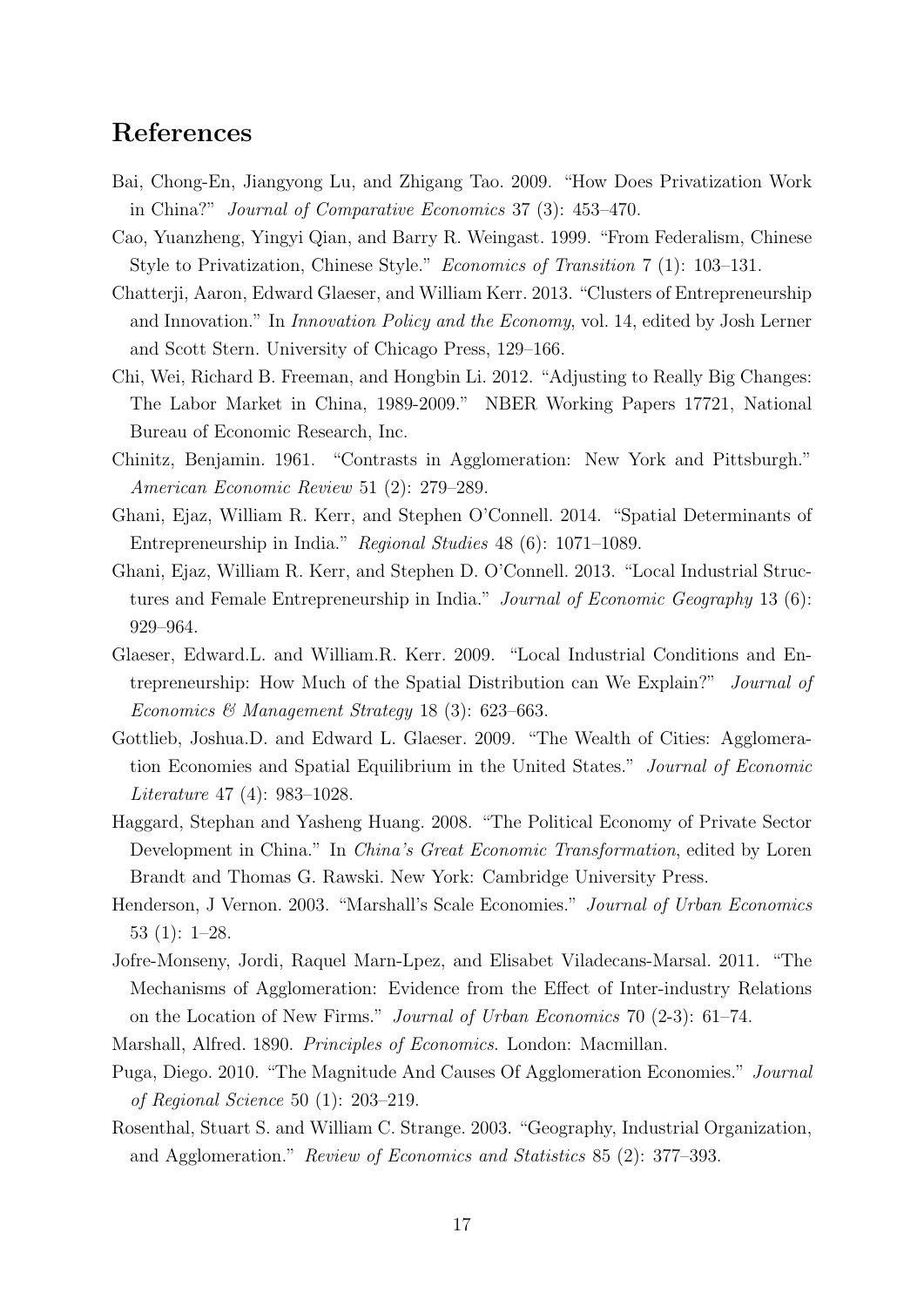- Rosenthal, Stuart S. and William C. Strange. 2004. "Evidence on The Nature and Sources of Agglomeration Economies." In Handbook of Regional and Urban Economics, vol. 4, edited by J. V. Henderson and J. F. Thisse. Elsevier, 2119–2171.
- Rosenthal, Stuart S and William C Strange. 2008. "The Attenuation of Human Capital Spillovers." Journal of Urban Economics 64 (2): 373–389.
- Rosenthal, Stuart S. and William C. Strange. 2010. "Small Establishments/Big Effects: Agglomeration, Industrial Organization and Entrepreneurship." In Agglomeration Economics. National Bureau of Economic Research, Inc, 277–302.
- Wu, Jinglian. 2005. Understanding and Interpreting Chinese Economic Reform. Texere.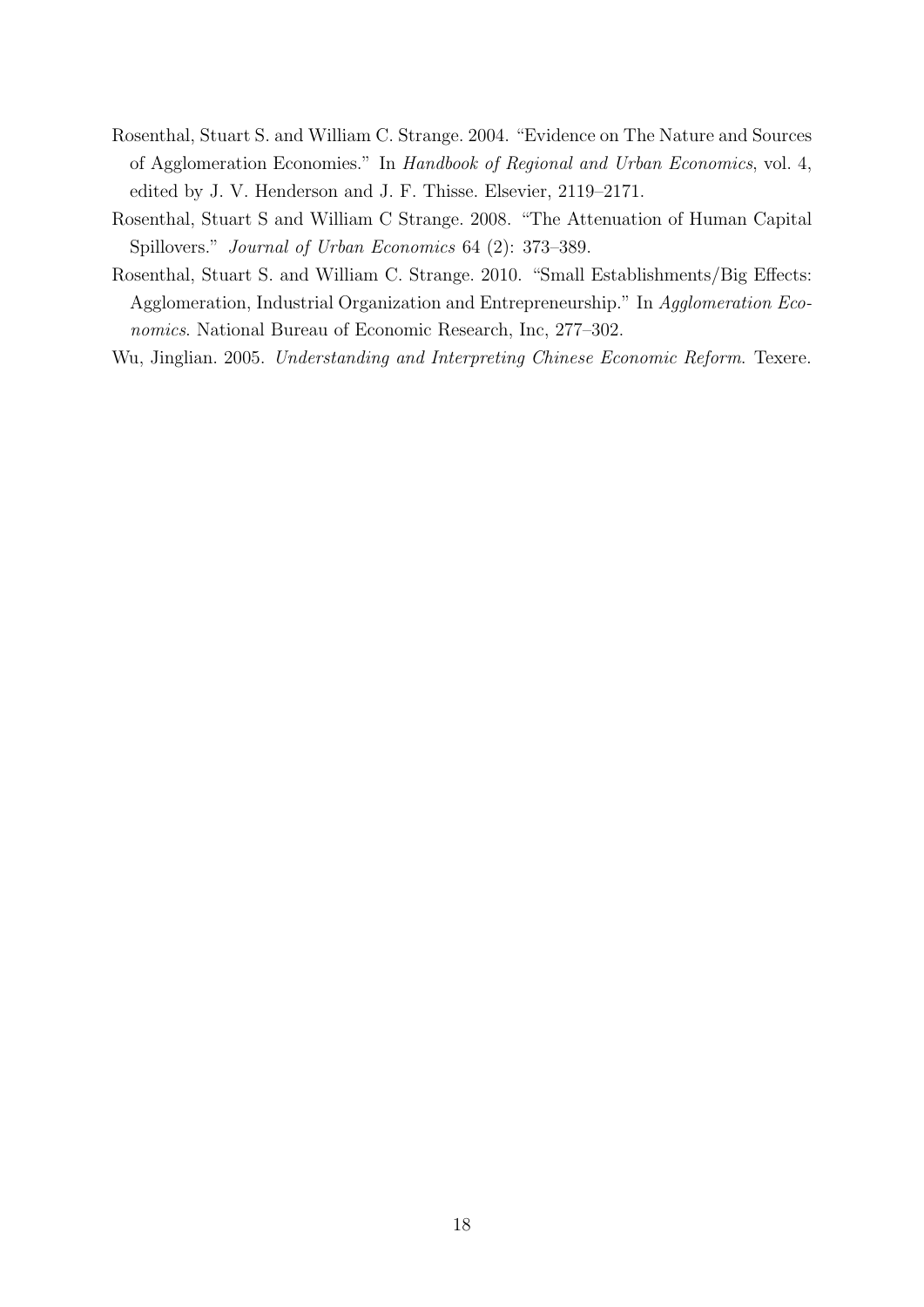<span id="page-19-0"></span>

|                                                     |          | Manufacturing | Services |          |  |
|-----------------------------------------------------|----------|---------------|----------|----------|--|
| Variables                                           | Mean     | Std. Dev.     | Mean     | Std. Dev |  |
| Employment in new POEs                              | 65       | 276           | 54       | 280      |  |
| Employment in all incumbent firms                   | 2108     | 9371          | 1753     | 7049     |  |
| Proximity to all upstream firms                     | 0.033    | 0.058         | 0.034    | 0.062    |  |
| Proximity to all downstream firms                   | 0.021    | 0.044         | 0.017    | 0.029    |  |
| Proximity to all firms that use similar labor       | $-2.278$ | 3.292         | $-2.322$ | 3.288    |  |
| Proximity to all firms that need similar inputs     | $-3.381$ | 4.673         | $-3.348$ | 4.562    |  |
| Proximity to all firms that produce similar outputs | $-2.326$ | 3.111         | $-1.947$ | 2.498    |  |
| Employment in incumbent SOEs                        | 208      | 1666          | 786      | 3711     |  |
| Proximity to upstream SOEs                          | 0.009    | 0.025         | 0.011    | 0.023    |  |
| Proximity to downstream SOEs                        | 0.005    | 0.015         | 0.006    | 0.010    |  |
| Proximity to SOEs that use similar labor            | $-0.918$ | 1.385         | $-0.880$ | 1.315    |  |
| Proximity to SOEs that need similar inputs          | $-1.025$ | 1.546         | $-0.924$ | 1.379    |  |
| Proximity to SOEs that produce similar outputs      | $-0.678$ | 1.011         | $-0.548$ | 0.788    |  |
| Employment in incumbent POEs                        | 1249     | 5107          | 608      | 3215     |  |
| Proximity to upstream POEs                          | 0.017    | 0.027         | 0.013    | 0.023    |  |
| Proximity to downstream POEs                        | 0.011    | 0.021         | 0.007    | 0.012    |  |
| Proximity to POEs that use similar labor            | $-0.865$ | 1.178         | $-0.926$ | 1.233    |  |
| Proximity to POEs that need similar inputs          | $-1.553$ | 1.898         | $-1.607$ | 1.940    |  |
| Proximity to POEs that produce similar outputs      | $-1.120$ | 1.345         | $-0.959$ | 1.117    |  |

Table 1: Summary Statistics

Notes: Each proximity metric constructed for incumbent all firms, incumbent SOEs, or incumbent POEs is multiplied by 10 for presentation. Data come from the 2008 economic census, the 2007 Input-Output Table, and the 2005 population census.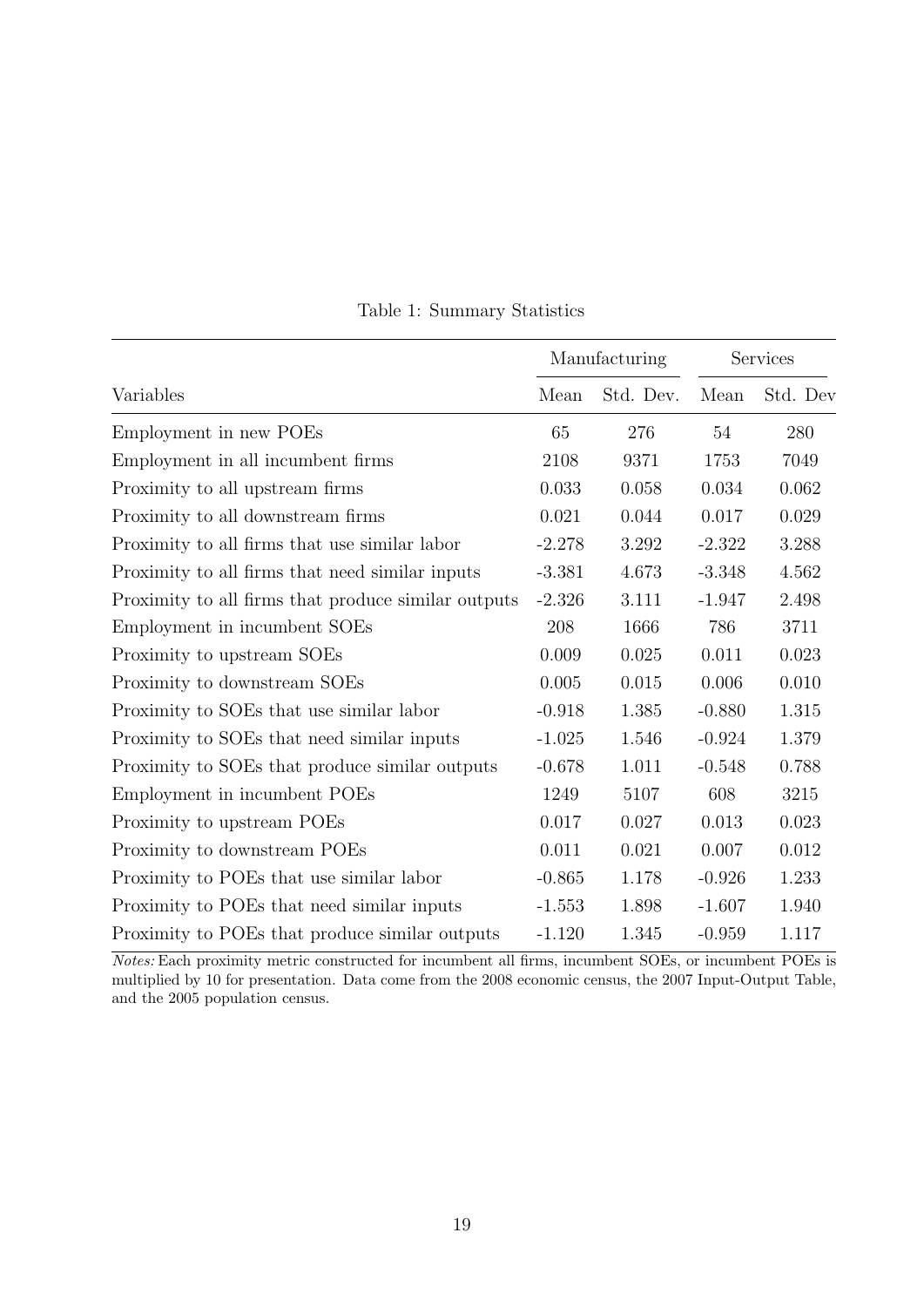|                                                        |                        | DV: ln(Employment in new POEs) |                        |                        |                       |                        |                       |  |  |
|--------------------------------------------------------|------------------------|--------------------------------|------------------------|------------------------|-----------------------|------------------------|-----------------------|--|--|
|                                                        | (1)                    | (2)                            | (3)                    | (4)                    | (5)                   | (6)                    | (7)                   |  |  |
| ln(Employment in all incumbent firms)                  | $0.747***$<br>(0.015)  | $0.714***$<br>(0.014)          | $0.711***$<br>(0.014)  | $0.710***$<br>(0.014)  | $0.704***$<br>(0.014) | $0.703***$<br>(0.014)  | $0.700***$<br>(0.014) |  |  |
| Proximity to all upstream firms                        |                        | $4.430***$<br>(0.514)          | $4.125***$<br>(0.494)  | $3.894***$<br>(0.471)  | $2.591***$<br>(0.477) | $3.378***$<br>(0.496)  | $2.418***$<br>(0.486) |  |  |
| Proximity to all downstream firms                      |                        |                                | $1.534***$<br>(0.464)  | $1.424***$<br>(0.445)  | $1.565***$<br>(0.439) | $2.636***$<br>(0.497)  | $2.294***$<br>(0.469) |  |  |
| Proximity to all firms<br>that use similar labor       |                        |                                |                        | $0.163*$<br>(0.096)    |                       |                        | 0.012<br>(0.076)      |  |  |
| Proximity to all firms<br>that need similar inputs     |                        |                                |                        |                        | $0.368***$<br>(0.068) |                        | $0.284***$<br>(0.070) |  |  |
| Proximity to all firms<br>that produce similar outputs |                        |                                |                        |                        |                       | $0.138***$<br>(0.021)  | $0.093***$<br>(0.020) |  |  |
| Constant                                               | $-2.795***$<br>(0.206) | $-2.920***$<br>(0.203)         | $-2.967***$<br>(0.204) | $-2.201***$<br>(0.466) | $-0.160$<br>(0.525)   | $-2.110***$<br>(0.236) | $-0.162$<br>(0.570)   |  |  |
| Industry fixed effects                                 | Yes                    | Yes                            | Yes                    | Yes                    | Yes                   | Yes                    | Yes                   |  |  |
| City fixed effects                                     | Yes                    | Yes                            | Yes                    | Yes                    | Yes                   | Yes                    | Yes                   |  |  |
| Log likelihood                                         | $-55130.004$           | $-55048.110$                   | $-55042.279$           | $-55038.492$           | $-55009.653$          | $-55017.555$           | $-55000.103$          |  |  |
| Pseudo $R^2$                                           | 0.238                  | 0.239                          | 0.239                  | 0.239                  | 0.240                 | 0.240                  | 0.240                 |  |  |
| Censored observations                                  | 27009                  | 27009                          | 27009                  | 27009                  | 27009                 | 27009                  | 27009                 |  |  |
| Observations                                           | 45920                  | 45920                          | 45920                  | 45920                  | 45920                 | 45920                  | 45920                 |  |  |

#### <span id="page-20-0"></span>Table 2a: The Effects of Incumbent all Firms on the Births of New Manufacturing POEs

Notes: For the metrics of proximity to firms that are suppliers or consumers, firms that need similar types of inputs, or firms that provide similar types of outputs, they are calculated from the 2007 input-output table and the 2008 economic census. For the metrics of proximity to firms that use similar types of labor, they are calculated from the 2005 population census and the 2008 economic census. Other variables are calculated from the 2008 economic census. Dependent variable is the log employment in new POEs by industry-city. The industry-city pair with zero employment is recoded to have one employment. Estimations use Tobit model. Standard errors clustered by city are reported in parentheses.

 $^{*}$   $p$   $<$   $0.10,$   $^{**}$   $p$   $<$   $0.05,$   $^{***}$   $p$   $<$   $.01.$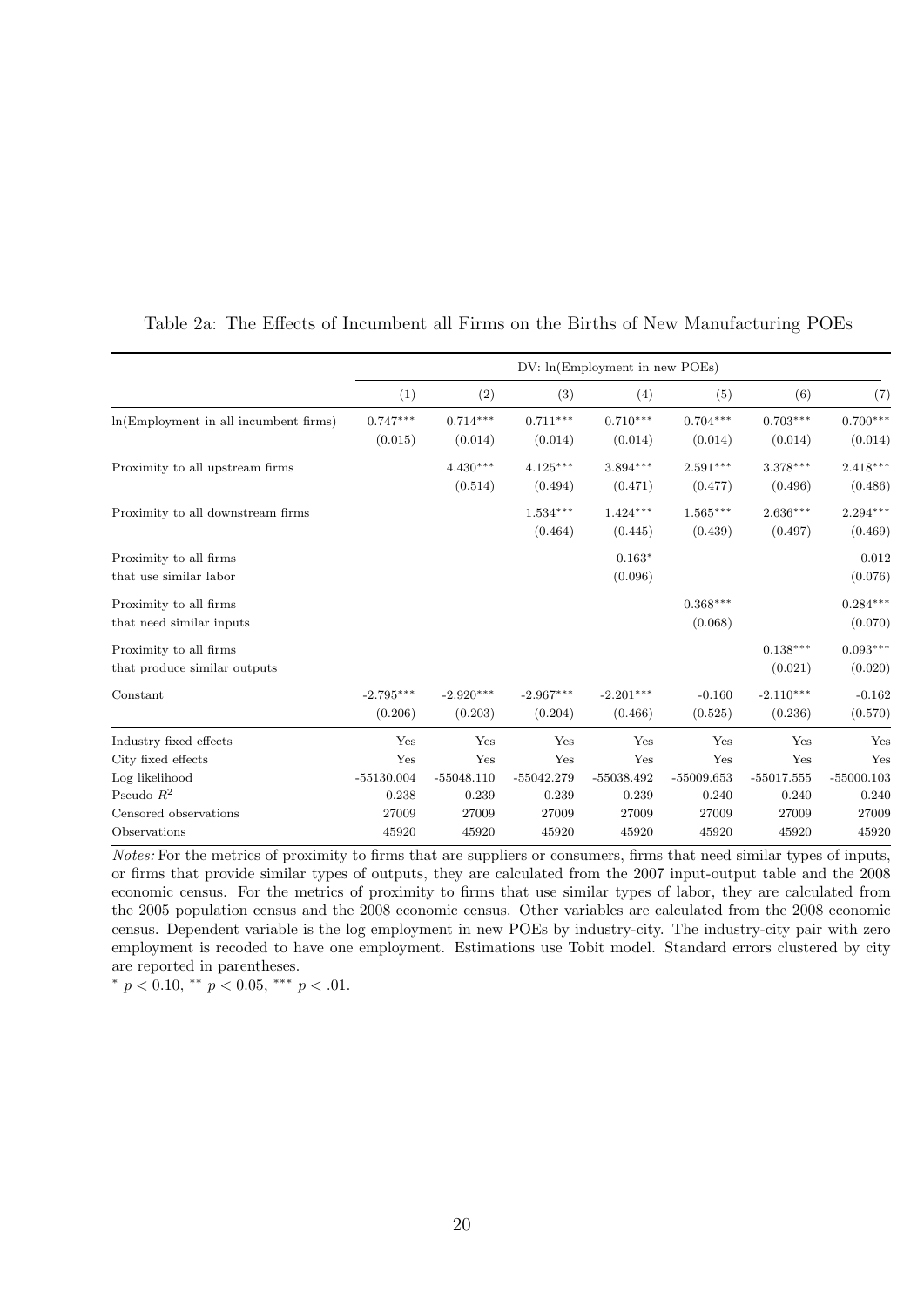<span id="page-21-0"></span>

|                                       |              | DV: ln(Employment in new POEs) |              |              |              |              |                        |  |  |
|---------------------------------------|--------------|--------------------------------|--------------|--------------|--------------|--------------|------------------------|--|--|
|                                       | (1)          | (2)                            | (3)          | (4)          | (5)          | (6)          | (7)                    |  |  |
| ln(Employment in all incumbent firms) | $0.540***$   | $0.540***$                     | $0.541***$   | $0.539***$   | $0.540***$   | $0.541***$   | $0.539^{\ast\ast\ast}$ |  |  |
|                                       | (0.014)      | (0.014)                        | (0.014)      | (0.014)      | (0.014)      | (0.014)      | (0.014)                |  |  |
| Proximity to all upstream firms       |              | $-0.105$                       | $-0.049$     | $-0.197$     | $-0.620$     | $-0.046$     | $-0.650$               |  |  |
|                                       |              | (0.454)                        | (0.453)      | (0.433)      | (0.453)      | (0.449)      | (0.434)                |  |  |
| Proximity to all downstream firms     |              |                                | $-0.535$     | $-1.305**$   | $-0.482$     | $-0.592$     | $-0.881$               |  |  |
|                                       |              |                                | (0.644)      | (0.574)      | (0.705)      | (0.754)      | (0.767)                |  |  |
| Proximity to all firms                |              |                                |              | $0.100***$   |              |              | $0.072**$              |  |  |
| that use similar labor                |              |                                |              | (0.039)      |              |              | (0.035)                |  |  |
| Proximity to all firms                |              |                                |              |              | $0.156***$   |              | $0.133***$             |  |  |
| that need similar inputs              |              |                                |              |              | (0.047)      |              | (0.044)                |  |  |
| Proximity to all firms                |              |                                |              |              |              | $-0.003$     | 0.007                  |  |  |
| that produce similar outputs          |              |                                |              |              |              | (0.018)      | (0.018)                |  |  |
| Constant                              | $-2.834***$  | $-2.787***$                    | $-2.713***$  | 0.505        | 2.216        | $-2.746***$  | $3.889**$              |  |  |
|                                       | (0.433)      | (0.471)                        | (0.486)      | (1.214)      | (1.468)      | (0.550)      | (1.885)                |  |  |
| Industry fixed effects                | Yes          | Yes                            | Yes          | Yes          | Yes          | Yes          | Yes                    |  |  |
| City fixed effects                    | Yes          | Yes                            | Yes          | Yes          | Yes          | Yes          | Yes                    |  |  |
| Log likelihood                        | $-45428.755$ | $-45428.723$                   | $-45428.437$ | $-45424.094$ | $-45420.991$ | $-45428.433$ | $-45418.988$           |  |  |
| Pseudo $R^2$                          | 0.335        | 0.335                          | 0.335        | 0.335        | 0.335        | 0.335        | 0.335                  |  |  |
| Censored observations                 | 29092        | 29092                          | 29092        | 29092        | 29092        | 29092        | 29092                  |  |  |
| Observations                          | 46781        | 46781                          | 46781        | 46781        | 46781        | 46781        | 46781                  |  |  |

## Table 2b: The Effects of Incumbent all Firms on the Births of New Service POEs

Notes: See the notes under Table [2a](#page-20-0)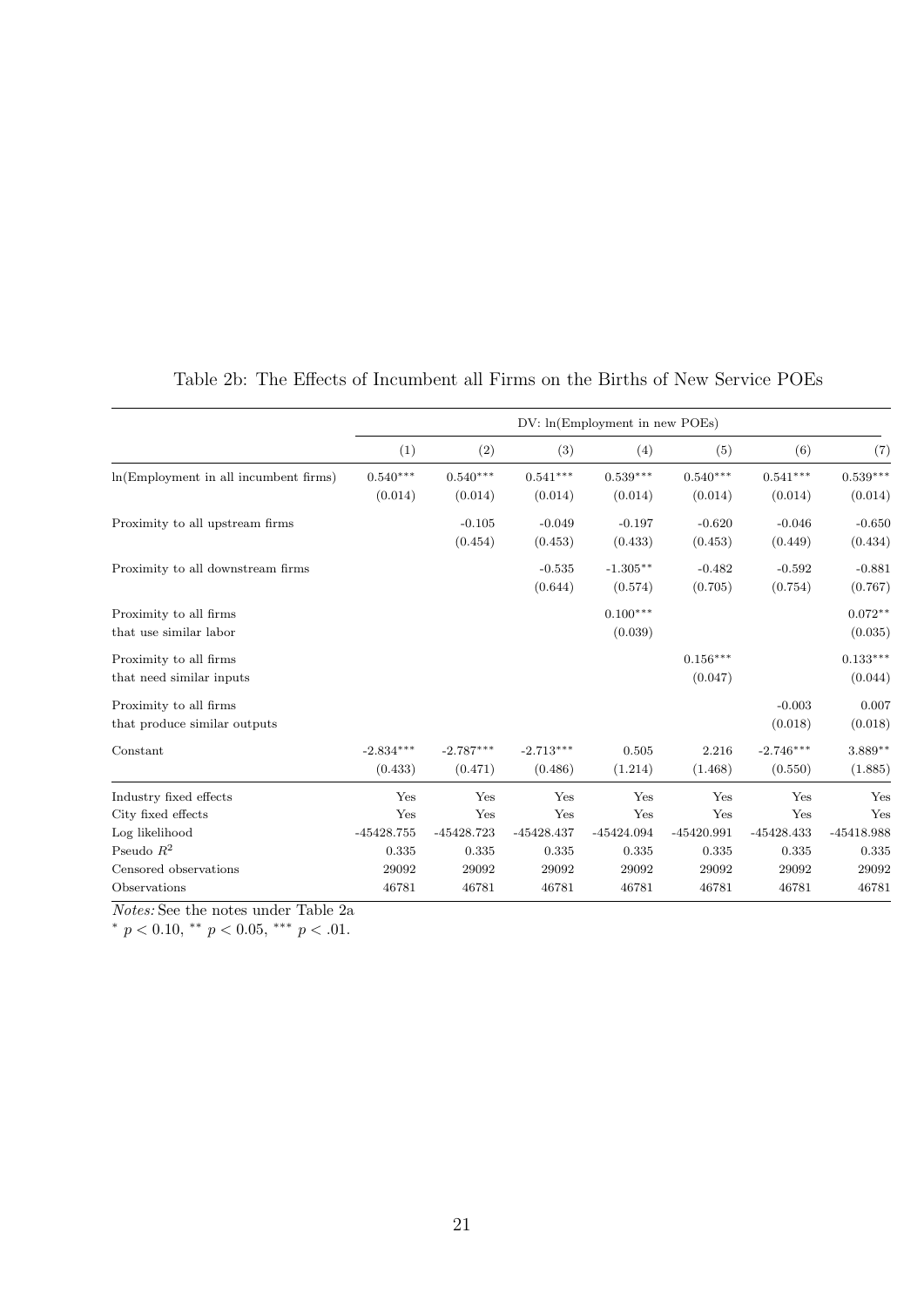<span id="page-22-0"></span>

|                                                        |                       |                       | DV: ln(Employment in new POEs) |                        |                        |                        |                        |
|--------------------------------------------------------|-----------------------|-----------------------|--------------------------------|------------------------|------------------------|------------------------|------------------------|
|                                                        | (1)                   | (2)                   | (3)                            | (4)                    | (5)                    | (6)                    | (7)                    |
| ln(Employment in all incumbent firms)                  | $0.699***$<br>(0.015) | $0.698***$<br>(0.015) | $0.697***$<br>(0.015)          | $0.697***$<br>(0.015)  | $0.697***$<br>(0.015)  | $0.696***$<br>(0.015)  | $0.696***$<br>(0.015)  |
| Proximity to all upstream firms                        | $2.412***$<br>(0.486) | $3.180***$<br>(0.945) | $2.993***$<br>(0.903)          | $2.689***$<br>(0.830)  | $2.526***$<br>(0.790)  | $2.558***$<br>(0.860)  | $2.222***$<br>(0.768)  |
| Proximity to all downstream firms                      | $2.288***$<br>(0.470) | $2.087***$<br>(0.469) | $2.652***$<br>(0.547)          | $2.394***$<br>(0.526)  | $2.643***$<br>(0.554)  | $3.155***$<br>(0.586)  | $2.882***$<br>(0.557)  |
| Proximity to all firms<br>that use similar labor       | 0.011<br>(0.076)      | 0.015<br>(0.075)      | 0.025<br>(0.076)               | $0.470***$<br>(0.124)  | 0.053<br>(0.077)       | 0.029<br>(0.076)       | $0.443***$<br>(0.127)  |
| Proximity to all firms<br>that need similar inputs     | $0.284***$<br>(0.070) | $0.259***$<br>(0.066) | $0.261***$<br>(0.067)          | $0.211***$<br>(0.063)  | $0.371***$<br>(0.097)  | $0.248***$<br>(0.066)  | $0.223**$<br>(0.095)   |
| Proximity to all firms<br>that produce similar outputs | $0.093***$<br>(0.020) | $0.088***$<br>(0.021) | $0.093***$<br>(0.021)          | $0.091***$<br>(0.021)  | $0.091***$<br>(0.022)  | $0.180***$<br>(0.029)  | $0.172***$<br>(0.029)  |
| ln(Employment in incumbent SOEs)                       | 0.003<br>(0.008)      | 0.004<br>(0.008)      | 0.004<br>(0.008)               | 0.006<br>(0.008)       | 0.006<br>(0.008)       | 0.005<br>(0.008)       | 0.006<br>(0.008)       |
| Proximity to upstream SOEs                             |                       | $-1.696$<br>(1.252)   | $-1.455$<br>(1.220)            | $-0.922$<br>(1.150)    | $-0.634$<br>(1.102)    | $-0.882$<br>(1.183)    | $-0.281$<br>(1.087)    |
| Proximity to downstream SOEs                           |                       |                       | $-2.185*$<br>(1.285)           | $-1.554$<br>(1.246)    | $-1.753$<br>(1.238)    | $-2.919**$<br>(1.341)  | $-2.210*$<br>(1.277)   |
| Proximity to SOEs<br>that use similar labor            |                       |                       |                                | $-1.057***$<br>(0.276) |                        |                        | $-0.969***$<br>(0.302) |
| Proximity to SOEs<br>that need similar inputs          |                       |                       |                                |                        | $-0.621***$<br>(0.224) |                        | $-0.114$<br>(0.267)    |
| Proximity to SOEs<br>that produce similar outputs      |                       |                       |                                |                        |                        | $-0.287***$<br>(0.088) | $-0.268***$<br>(0.085) |
| Constant                                               | $9.504***$<br>(3.054) | $8.703***$<br>(3.121) | $9.240***$<br>(3.159)          | 4.371<br>(3.128)       | 3.673<br>(3.198)       | 7.918***<br>(2.924)    | 2.525<br>(3.151)       |
| Industry fixed effects                                 | Yes                   | Yes                   | Yes                            | Yes                    | Yes                    | Yes                    | Yes                    |
| City fixed effects                                     | Yes                   | Yes                   | Yes                            | Yes                    | Yes                    | Yes                    | Yes                    |
| Log likelihood                                         | $-55000.021$          | $-54998.004$          | $-54996.343$                   | $-54989.946$           | $-54992.130$           | $-54991.997$           | $-54985.645$           |
| Pseudo $\mathbb{R}^2$                                  | 0.240                 | 0.240                 | 0.240                          | 0.240                  | 0.240                  | 0.240                  | 0.240                  |
| Censored observations                                  | 27009                 | 27009                 | 27009                          | 27009                  | 27009                  | 27009                  | 27009                  |
| Observations                                           | 45920                 | 45920                 | 45920                          | 45920                  | 45920                  | 45920                  | 45920                  |

## Table 3a: The Effects of Incumbent SOEs on the Births of New Manufacturing POEs

Notes: See the notes under Table [2a](#page-20-0)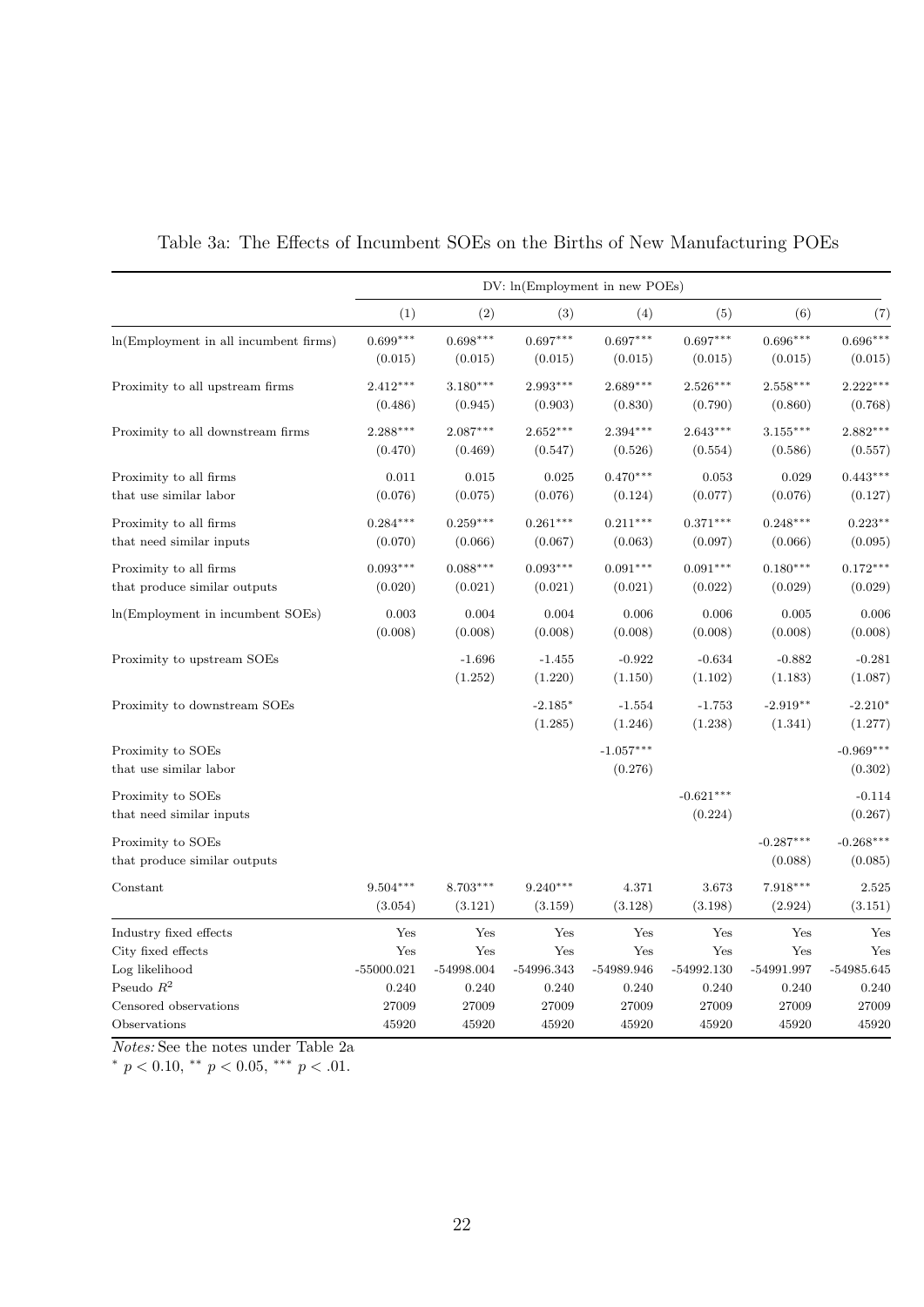<span id="page-23-0"></span>

|                                       |              |              |              | DV: ln(Employment in new POEs) |              |              |             |
|---------------------------------------|--------------|--------------|--------------|--------------------------------|--------------|--------------|-------------|
|                                       | (1)          | (2)          | (3)          | (4)                            | (5)          | (6)          | (7)         |
| ln(Employment in all incumbent firms) | $0.607***$   | $0.606***$   | $0.606***$   | $0.605***$                     | $0.607***$   | $0.606***$   | $0.606***$  |
|                                       | (0.016)      | (0.016)      | (0.016)      | (0.016)                        | (0.016)      | (0.016)      | (0.016)     |
| Proximity to all upstream firms       | $-0.611$     | $0.726*$     | 0.518        | 0.039                          | $-0.123$     | 0.531        | $-0.289$    |
|                                       | (0.403)      | (0.373)      | (0.388)      | (0.421)                        | (0.461)      | (0.396)      | (0.472)     |
| Proximity to all downstream firms     | $-0.566$     | $-0.622$     | 0.967        | 0.381                          | 0.991        | 1.027        | 0.609       |
|                                       | (0.750)      | (0.789)      | (1.227)      | (1.190)                        | (1.259)      | (1.252)      | (1.254)     |
| Proximity to all firms                | $0.072**$    | $0.069**$    | $0.073**$    | $0.309***$                     | $0.080**$    | $0.072**$    | $0.264***$  |
| that use similar labor                | (0.035)      | (0.033)      | (0.035)      | (0.096)                        | (0.037)      | (0.034)      | (0.105)     |
| Proximity to all firms                | $0.129***$   | $0.099**$    | $0.098**$    | $0.089**$                      | $0.242***$   | $0.098**$    | $0.191**$   |
| that need similar inputs              | (0.043)      | (0.044)      | (0.045)      | (0.042)                        | (0.072)      | (0.045)      | (0.074)     |
| Proximity to all firms                | 0.010        | 0.015        | 0.015        | 0.019                          | 0.016        | 0.020        | 0.027       |
| that produce similar outputs          | (0.018)      | (0.018)      | (0.018)      | (0.020)                        | (0.018)      | (0.026)      | (0.029)     |
| In (Employment in incumbent SOEs)     | $-0.098***$  | $-0.097***$  | $-0.097***$  | $-0.097***$                    | $-0.097***$  | $-0.097***$  | $-0.097***$ |
|                                       | (0.009)      | (0.009)      | (0.009)      | (0.009)                        | (0.009)      | (0.009)      | (0.009)     |
| Proximity to upstream SOEs            |              | $-4.579***$  | $-3.972***$  | $-3.132**$                     | $-2.575*$    | $-3.963***$  | $-2.317$    |
|                                       |              | (1.372)      | (1.433)      | (1.430)                        | (1.510)      | (1.434)      | (1.490)     |
| Proximity to downstream SOEs          |              |              | $-5.745**$   | $-4.571*$                      | $-5.921**$   | $-6.049*$    | $-5.404*$   |
|                                       |              |              | (2.884)      | (2.718)                        | (2.971)      | (3.229)      | (3.172)     |
| Proximity to SOEs                     |              |              |              | $-0.483***$                    |              |              | $-0.385**$  |
| that use similar labor                |              |              |              | (0.163)                        |              |              | (0.187)     |
| Proximity to SOEs                     |              |              |              |                                | $-0.460**$   |              | $-0.321$    |
| that need similar inputs              |              |              |              |                                | (0.186)      |              | (0.196)     |
| Proximity to SOEs                     |              |              |              |                                |              | $-0.028$     | $-0.044$    |
| that produce similar outputs          |              |              |              |                                |              | (0.100)      | (0.105)     |
| Constant                              | $3.940**$    | $3.405*$     | $3.601*$     | 3.211                          | 1.700        | 3.439*       | 1.709       |
|                                       | (1.897)      | (1.869)      | (1.983)      | (1.998)                        | (2.084)      | (1.933)      | (2.292)     |
| Industry fixed effects                | Yes          | Yes          | Yes          | Yes                            | Yes          | Yes          | Yes         |
| City fixed effects                    | Yes          | Yes          | Yes          | Yes                            | Yes          | Yes          | Yes         |
| Log likelihood                        | $-45355.996$ | $-45348.215$ | $-45345.882$ | $-45341.774$                   | $-45342.103$ | $-45345.848$ | -45339.922  |
| Pseudo $R^2$                          | 0.336        | 0.336        | 0.336        | 0.336                          | 0.336        | 0.336        | 0.337       |
| Censored observations                 | 29092        | 29092        | 29092        | 29092                          | 29092        | 29092        | 29092       |
| Observations                          | 46781        | 46781        | 46781        | 46781                          | 46781        | 46781        | 46781       |

Table 3b: The Effects of Incumbent SOEs on the Births of New Service POEs

Notes: See the notes under Table [2a](#page-20-0)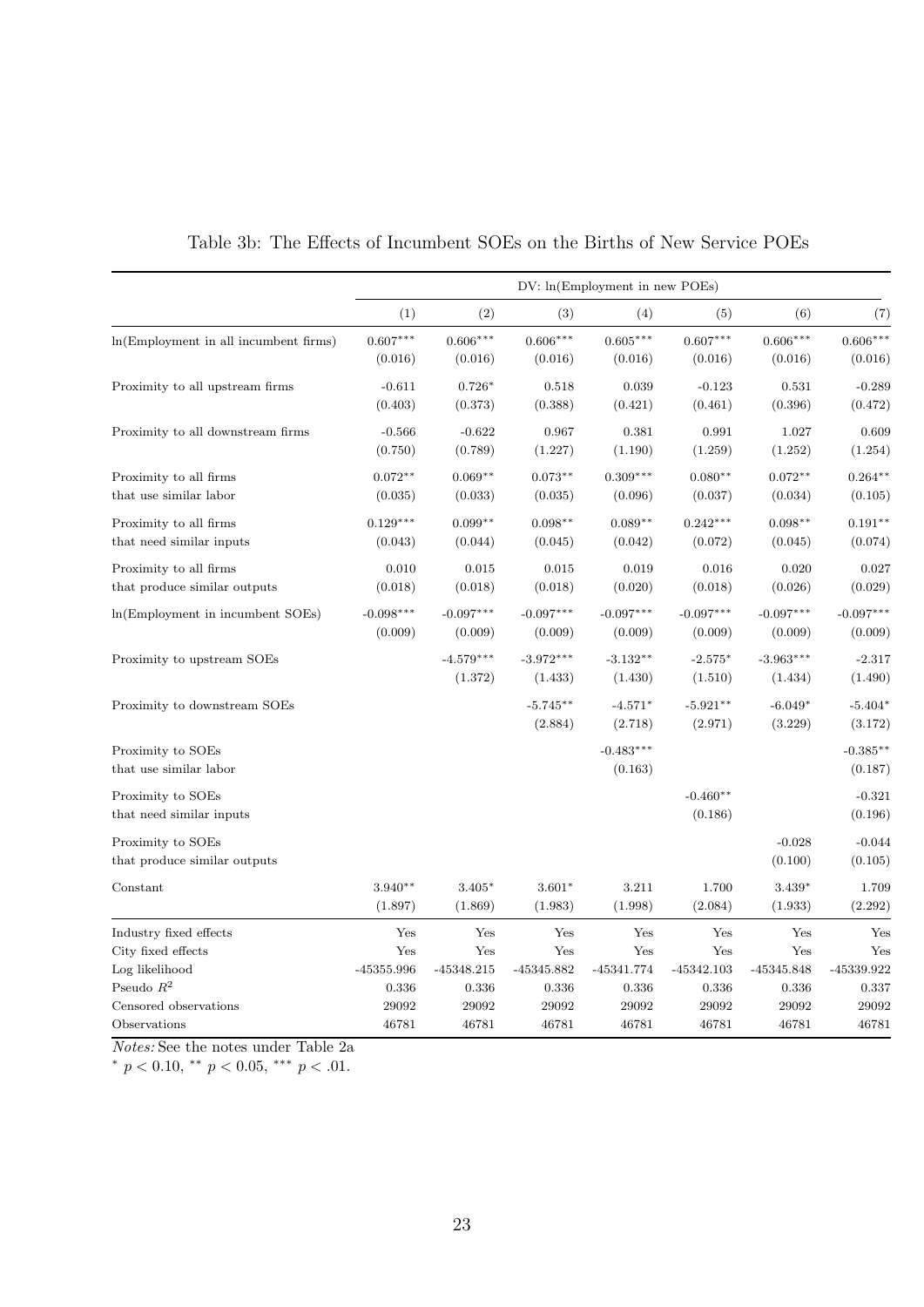<span id="page-24-0"></span>

|                                       |              |              |              | DV: ln(Employment in new POEs) |                 |              |              |
|---------------------------------------|--------------|--------------|--------------|--------------------------------|-----------------|--------------|--------------|
|                                       | (1)          | (2)          | (3)          | (4)                            | (5)             | (6)          | (7)          |
| ln(Employment in all incumbent firms) | $0.329***$   | $0.332***$   | $0.333***$   | $0.336***$                     | $0.335***$      | $0.334***$   | $0.336***$   |
|                                       | (0.024)      | (0.024)      | (0.024)      | (0.023)                        | (0.023)         | (0.024)      | (0.023)      |
| Proximity to all upstream firms       | $2.363***$   | $1.165**$    | $1.263***$   | $1.594***$                     | $2.051***$      | $1.450***$   | $2.054***$   |
|                                       | (0.448)      | (0.476)      | (0.474)      | (0.463)                        | (0.487)         | (0.474)      | (0.493)      |
| Proximity to all downstream firms     | $2.112***$   | $1.800***$   | $1.168**$    | $1.526***$                     | $1.555^{***}\,$ | $0.989*$     | $1.540***$   |
|                                       | (0.456)      | (0.457)      | (0.553)      | (0.536)                        | (0.502)         | (0.545)      | (0.514)      |
| Proximity to all firms                | 0.027        | 0.032        | 0.034        | $-0.429***$                    | 0.048           | 0.033        | $-0.209$     |
| that use similar labor                | (0.074)      | (0.076)      | (0.076)      | (0.125)                        | (0.075)         | (0.075)      | (0.150)      |
| Proximity to all firms                | $0.254***$   | $0.231***$   | $0.235***$   | $0.208***$                     | $-0.131$        | $0.236***$   | $-0.024$     |
| that need similar inputs              | (0.070)      | (0.068)      | (0.067)      | (0.061)                        | (0.102)         | (0.066)      | (0.102)      |
| Proximity to all firms                | $0.087***$   | $0.082***$   | $0.084***$   | $0.086***$                     | $0.084***$      | $-0.023$     | 0.036        |
| that produce similar outputs          | (0.019)      | (0.019)      | (0.020)      | (0.020)                        | (0.020)         | (0.043)      | (0.041)      |
| In (Employment in incumbent POEs)     | $0.419***$   | $0.411***$   | $0.410***$   | $0.406***$                     | $0.404***$      | $0.408***$   | $0.403***$   |
|                                       | (0.023)      | (0.024)      | (0.024)      | (0.023)                        | (0.024)         | (0.024)      | (0.024)      |
| Proximity to upstream POEs            |              | $4.708***$   | $4.227***$   | $3.174***$                     | 1.986           | $3.340**$    | 1.751        |
|                                       |              | (1.371)      | (1.387)      | (1.305)                        | (1.337)         | (1.308)      | (1.316)      |
| Proximity to downstream POEs          |              |              | 1.994        | 0.765                          | 1.044           | 2.828*       | 1.072        |
|                                       |              |              | (1.501)      | (1.423)                        | (1.411)         | (1.674)      | (1.559)      |
| Proximity to POEs                     |              |              |              | $1.516***$                     |                 |              | $0.824*$     |
| that use similar labor                |              |              |              | (0.412)                        |                 |              | (0.450)      |
| Proximity to POEs                     |              |              |              |                                | $0.963***$      |              | $0.643***$   |
| that need similar inputs              |              |              |              |                                | (0.232)         |              | (0.241)      |
| Proximity to POEs                     |              |              |              |                                |                 | $0.306**$    | 0.140        |
| that produce similar outputs          |              |              |              |                                |                 | (0.132)      | (0.124)      |
| Constant                              | $8.731***$   | $8.092***$   | $8.372***$   | 4.300                          | 4.584           | $7.835***$   | 3.384        |
|                                       | (2.992)      | (3.042)      | (3.057)      | (2.752)                        | (2.849)         | (2.930)      | (2.842)      |
| Industry fixed effects                | Yes          | Yes          | Yes          | Yes                            | Yes             | Yes          | Yes          |
| City fixed effects                    | Yes          | Yes          | Yes          | Yes                            | Yes             | Yes          | Yes          |
| Log likelihood                        | $-54757.822$ | $-54747.391$ | $-54746.390$ | $-54738.551$                   | -54734.922      | $-54742.863$ | $-54732.845$ |
| Pseudo $R^2$                          | 0.243        | 0.244        | 0.244        | 0.244                          | 0.244           | 0.244        | 0.244        |
| Censored observations                 | 27009        | 27009        | 27009        | 27009                          | 27009           | 27009        | 27009        |
| Observations                          | 45920        | 45920        | 45920        | 45920                          | 45920           | 45920        | 45920        |

Table 4a: The Effects of Incumbent POEs on the Births of New Manufacturing POEs

Notes: See the notes under Table [2a](#page-20-0)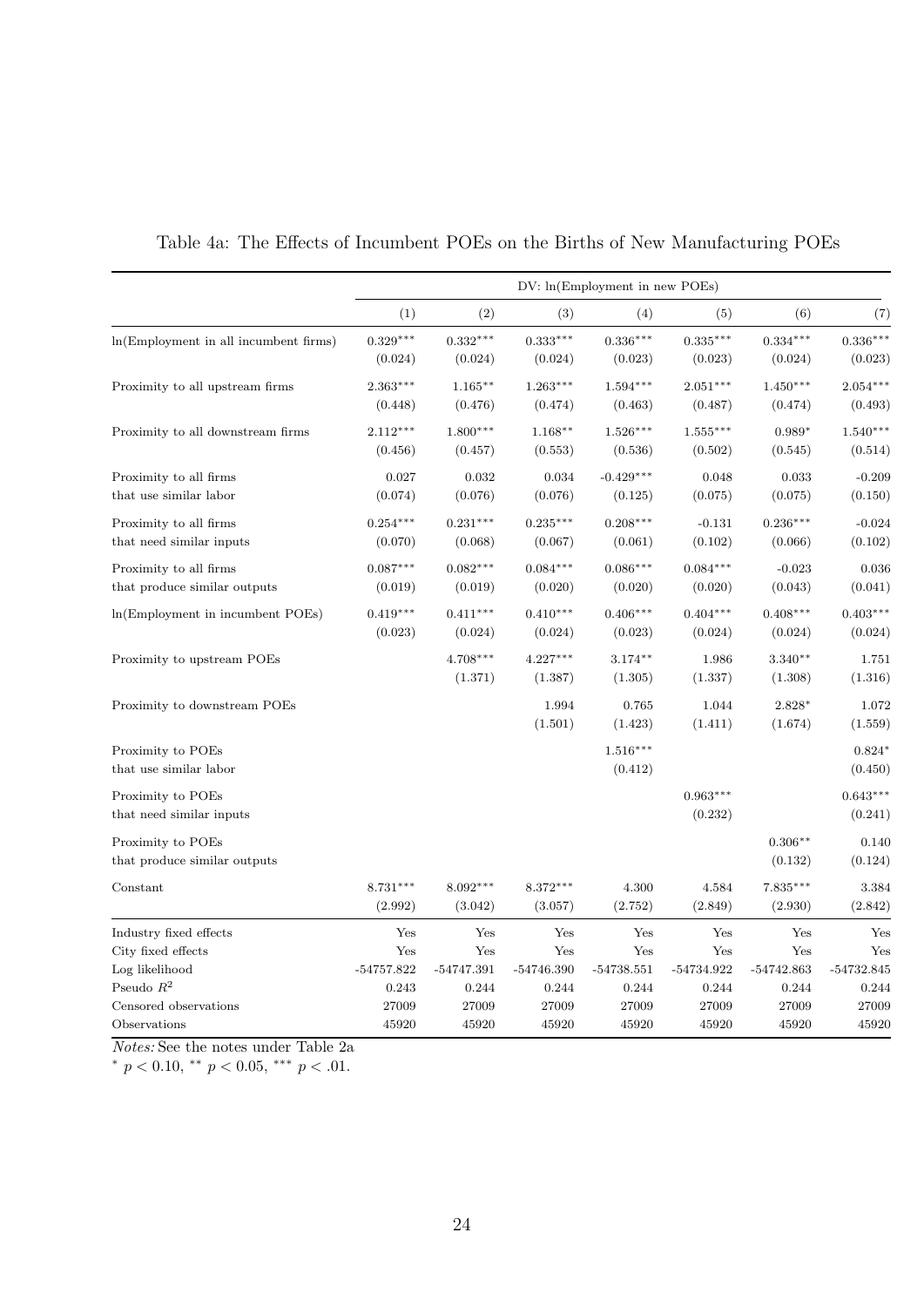<span id="page-25-0"></span>

|                                       |              |              |              | DV: ln(Emplovement in new POEs) |              |            |              |
|---------------------------------------|--------------|--------------|--------------|---------------------------------|--------------|------------|--------------|
|                                       | (1)          | (2)          | (3)          | (4)                             | (5)          | (6)        | (7)          |
| ln(Employment in all incumbent firms) | $0.234***$   | $0.235***$   | $0.235***$   | $0.235***$                      | $0.236***$   | $0.235***$ | $0.236***$   |
|                                       | (0.017)      | (0.017)      | (0.017)      | (0.017)                         | (0.017)      | (0.017)    | (0.017)      |
| Proximity to all upstream firms       | $-0.439$     | $-1.003$     | $-0.858$     | $-0.735$                        | $-0.538$     | $-0.909$   | $-0.607$     |
|                                       | (0.384)      | (0.627)      | (0.589)      | (0.571)                         | (0.599)      | (0.587)    | (0.584)      |
| Proximity to all downstream firms     | $-0.237$     | $-0.168$     | $-1.715$     | $-1.423$                        | $-1.781$     | $-1.053$   | $-1.019$     |
|                                       | (0.647)      | (0.652)      | (1.169)      | (1.161)                         | (1.188)      | (1.182)    | (1.190)      |
| Proximity to all firms                | 0.048        | 0.048        | $0.053*$     | $-0.149***$                     | $0.056*$     | $0.054*$   | $-0.113**$   |
| that use similar labor                | (0.030)      | (0.030)      | (0.031)      | (0.051)                         | (0.032)      | (0.031)    | (0.054)      |
| Proximity to all firms                | $0.073*$     | $0.061*$     | 0.058        | 0.044                           | $-0.100$     | 0.059      | $-0.045$     |
| that need similar inputs              | (0.038)      | (0.037)      | (0.037)      | (0.036)                         | (0.098)      | (0.037)    | (0.098)      |
| Proximity to all firms                | 0.023        | 0.021        | $0.030*$     | 0.028                           | $0.031*$     | $0.091***$ | $0.075**$    |
| that produce similar outputs          | (0.017)      | (0.017)      | (0.017)      | (0.017)                         | (0.017)      | (0.033)    | (0.034)      |
| In (Employment in incumbent POEs)     | $0.407***$   | $0.406***$   | $0.406***$   | $0.403***$                      | $0.405***$   | $0.405***$ | $0.403***$   |
|                                       | (0.015)      | (0.015)      | (0.015)      | (0.015)                         | (0.015)      | (0.015)    | (0.015)      |
| Proximity to upstream POEs            |              | 2.576        | 2.382        | 1.471                           | 1.087        | 2.453      | 0.922        |
|                                       |              | (2.205)      | (2.128)      | (2.077)                         | (2.067)      | (2.131)    | (2.073)      |
| Proximity to downstream POEs          |              |              | 4.414        | 2.380                           | 4.418        | 2.429      | 1.251        |
|                                       |              |              | (2.832)      | (2.704)                         | (2.869)      | (3.040)    | (2.992)      |
| Proximity to POEs                     |              |              |              | $0.766***$                      |              |            | $0.638***$   |
| that use similar labor                |              |              |              | (0.214)                         |              |            | (0.230)      |
| Proximity to POEs                     |              |              |              |                                 | $0.450**$    |            | 0.262        |
| that need similar inputs              |              |              |              |                                 | (0.227)      |            | (0.240)      |
| Proximity to POEs                     |              |              |              |                                 |              | $-0.177*$  | $-0.131$     |
| that produce similar outputs          |              |              |              |                                 |              | (0.095)    | (0.102)      |
| Constant                              | 1.582        | 1.163        | 1.329        | 0.557                           | 0.157        | 1.649      | 0.240        |
|                                       | (1.569)      | (1.545)      | (1.593)      | (1.578)                         | (1.712)      | (1.565)    | (1.698)      |
| Industry fixed effects                | Yes          | Yes          | Yes          | Yes                             | Yes          | Yes        |              |
| City fixed effects                    | Yes          | Yes          | Yes          | Yes                             | Yes          | Yes        |              |
| Log likelihood                        | $-44816.471$ | $-44815.436$ | $-44814.285$ | -44809.009                      | $-44812.478$ | -44813.242 | $-44808.061$ |
| Pseudo $\mathbb{R}^2$                 | 0.344        | 0.344        | 0.344        | 0.344                           | 0.344        | 0.344      | 0.344        |
| Censored observations                 | 29092        | 29092        | 29092        | 29092                           | 29092        | 29092      | 29092        |
| Observations                          | 46781        | 46781        | 46781        | 46781                           | 46781        | 46781      | 46781        |

Table 4b: The Effects of Incumbent POEs on the Births of New Service POEs

Notes: See the notes under Table [2a](#page-20-0)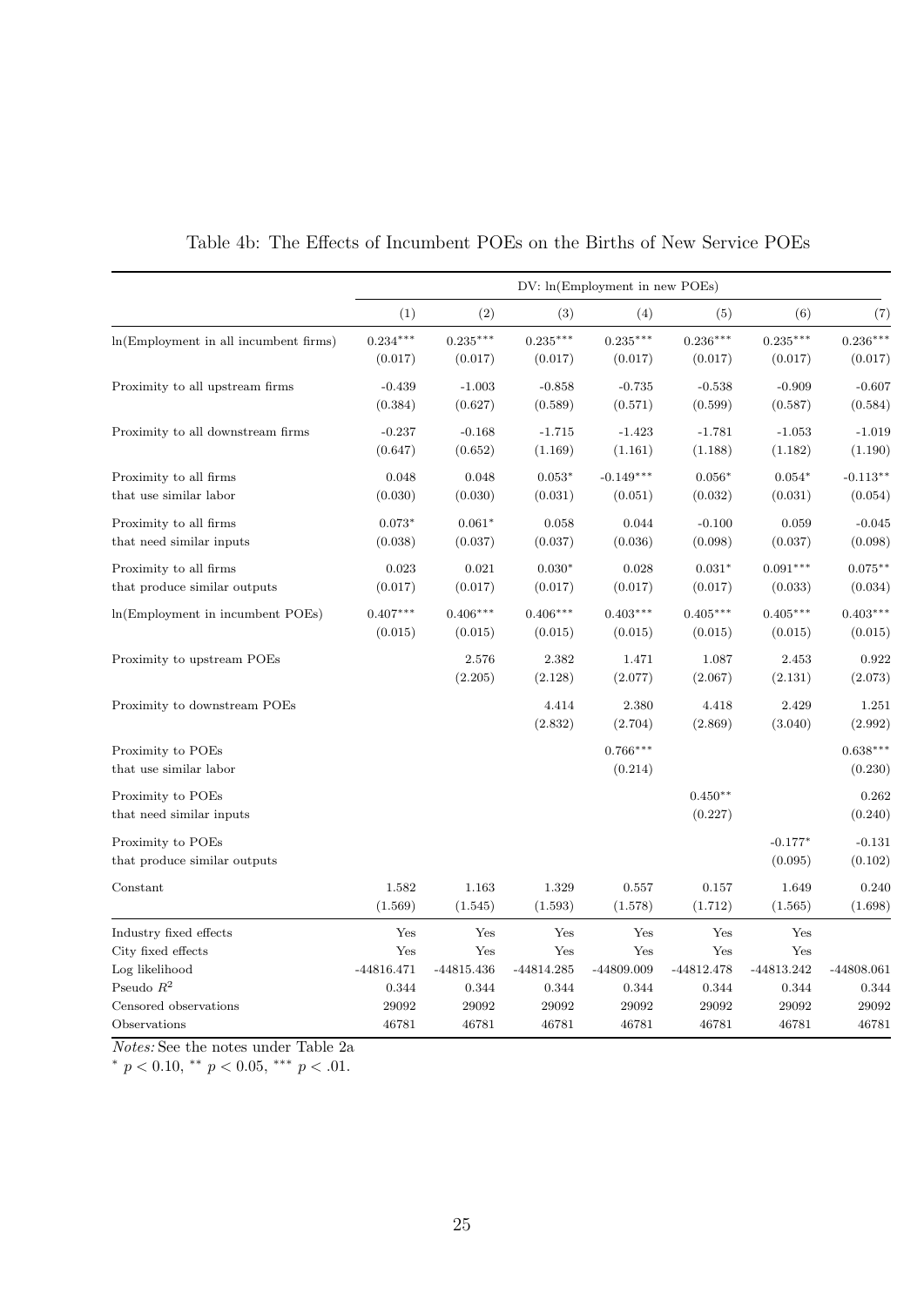<span id="page-26-0"></span>

|                                                        |                      |                 | DV: ln(Employment in new POEs) |                 |
|--------------------------------------------------------|----------------------|-----------------|--------------------------------|-----------------|
|                                                        | Incumbent SOEs       |                 | Incumbent POEs                 |                 |
|                                                        | Manufacturing<br>(1) | Services<br>(2) | Manufacturing<br>(3)           | Services<br>(4) |
| ln(Employment in all incumbent firms)                  | $0.696***$           | $0.606***$      | $0.336***$                     | $0.235***$      |
|                                                        | (0.015)              | (0.016)         | (0.023)                        | (0.017)         |
| In (Employment in incumbent SOEs)                      | 0.005                | $-0.097***$     |                                |                 |
|                                                        | (0.008)              | (0.009)         |                                |                 |
| Proximity to upstream SOEs                             | $-2.895$             | $-6.364**$      |                                |                 |
|                                                        | (2.708)              | (2.740)         |                                |                 |
| Proximity to downstream SOEs                           | 5.276                | 0.092           |                                |                 |
|                                                        | (3.576)              | (7.270)         |                                |                 |
| Proximity to SOEs that use similar labor               | $-1.805***$          | $-0.708**$      |                                |                 |
|                                                        | (0.675)              | (0.352)         |                                |                 |
| $ln(Average firm size of upstream SOEs)$               | 0.547                | 1.279           |                                |                 |
| $\times$ (Proximity to upstream SOEs)                  | (0.605)              | (1.005)         |                                |                 |
| ln(Average firm size of downstream SOEs)               | $-1.796*$            | $-1.978$        |                                |                 |
| $\times$ (Proximity to downstream SOEs)                | (1.018)              | (2.424)         |                                |                 |
| $ln(Average firm size of SOEs that use similar labor)$ | 0.286                | 0.110           |                                |                 |
| $\times$ (Proximity to SOEs that use similar labor)    | (0.253)              | (0.156)         |                                |                 |
| In (Employment in incumbent POEs)                      |                      |                 | $0.403***$                     | $0.403***$      |
|                                                        |                      |                 | (0.023)                        | (0.015)         |
| Proximity to upstream POEs                             |                      |                 | $4.985***$                     | $-0.339$        |
|                                                        |                      |                 | (1.887)                        | (2.043)         |
| Proximity to downstream POEs                           |                      |                 | 2.970                          | 0.511           |
|                                                        |                      |                 | (2.138)                        | (3.979)         |
| Proximity to POEs that use similar labor               |                      |                 | $1.831***$                     | $1.061***$      |
|                                                        |                      |                 | (0.553)                        | (0.242)         |
| $ln(Average firm size of upstream POEs)$               |                      |                 | $-3.302***$                    | 3.496*          |
| $\times$ (Proximity to upstream POEs)                  |                      |                 | (0.924)                        | (2.010)         |
| $ln(Average firm size of downstream POEs)$             |                      |                 | $-2.093**$                     | 1.368           |
| $\times$ (Proximity to upstream POEs)                  |                      |                 | (0.982)                        | (1.185)         |
| $ln(Average firm size of POEs that use similar labor)$ |                      |                 | $-0.848$                       | $-0.323**$      |
| $\times$ (Proximity to POEs that use similar labor)    |                      |                 | (0.534)                        | (0.153)         |
| Constant                                               | $-0.805$             | 2.642           | $11.055*$                      | $3.162*$        |
|                                                        | (5.356)              | (2.379)         | (6.470)                        | (1.890)         |
| General Metrics                                        | Yes                  | Yes             | Yes                            | Yes             |
| Industry fixed effects                                 | Yes                  | Yes             | Yes                            | Yes             |
| City fixed effects                                     | Yes                  | Yes             | Yes                            | Yes             |
| Log likelihood                                         | $-54986.892$         | -45339.794      | $-54719.565$                   | $-44804.257$    |
| Pseudo $R^2$                                           | 0.240                | 0.337           | 0.244                          | 0.344           |
| Censored observations                                  | 27009                | 29092           | 27009                          | 29092           |
| Observations                                           | 45920                | 46781           | 45920                          | 46781           |

#### Table 5: Heterogeneous Effects by Firm Size

Notes: This table considers whether the impact of incumbent SOEs or POEs on new private entry differs by firm size. The construction of independent variables is described in text. Columns (1) and (2) consider the impact from incumbent SOEs on the births of new private manufacturing and service firms, while columns (3) and (4) consider the impact from incumbent POEs on the births of new private manufacturing and service firms. Dependent variable is the log employment in new POEs by industry-city. The industry-city pair with zero employment is recoded to have one employment. Estimations use Tobit model. Standard errors clustered by city are reported in parentheses. Data come from the 2008 economic census, the 2007 Input-Output Table, and the 2005 population census.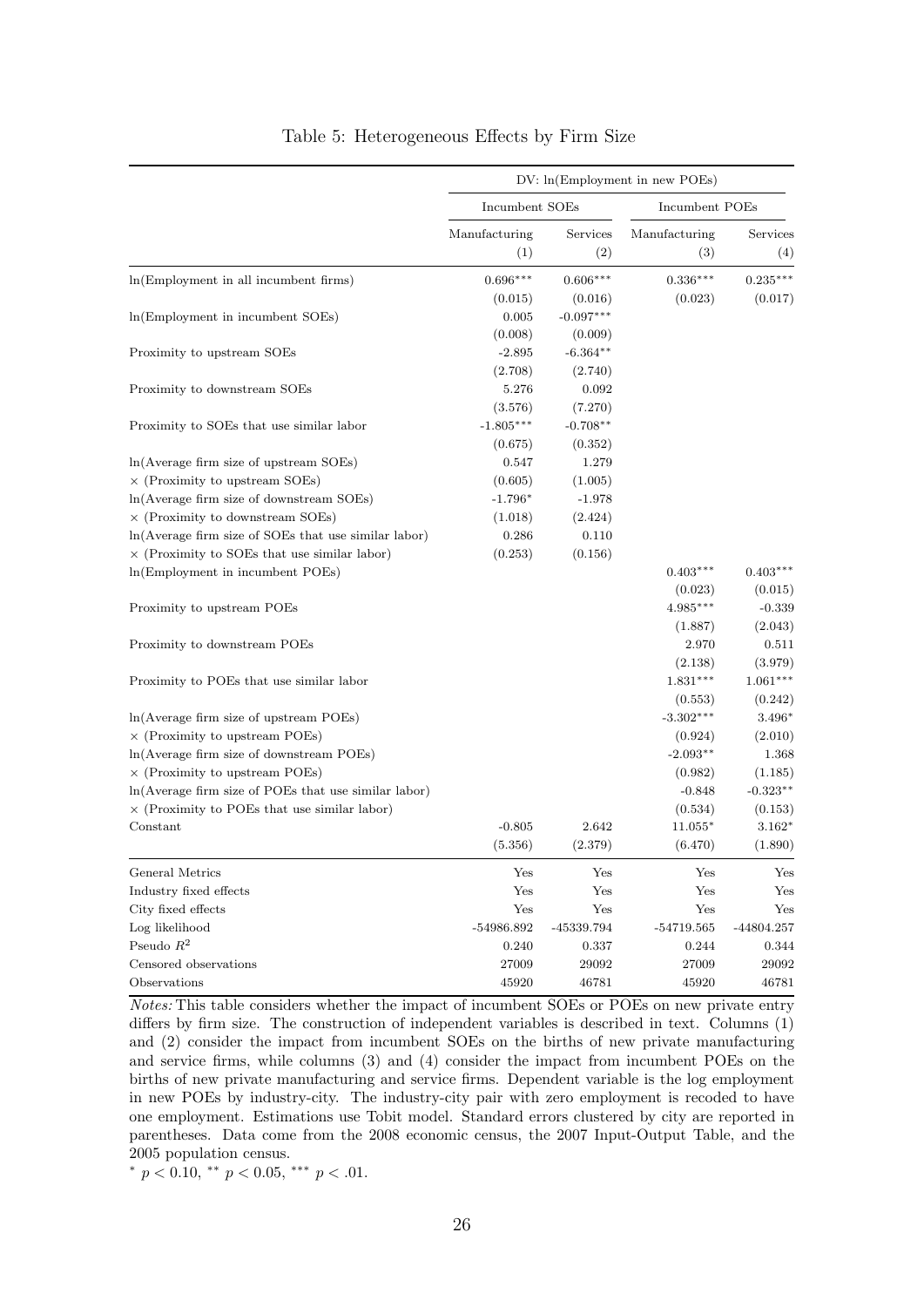<span id="page-27-0"></span>

|                                       | Base                 | Drop                 | Drop            | Drop Less    | Use firm     | <b>OLS</b>   |
|---------------------------------------|----------------------|----------------------|-----------------|--------------|--------------|--------------|
|                                       | estimation           | particular           | industries with | competitive  | counts as DV | regression   |
|                                       |                      | cities               | low entry       | industries   |              |              |
|                                       | (1)                  | (2)                  | (3)             | (4)          | (5)          | (6)          |
| Panel A: Manufacturing                |                      |                      |                 |              |              |              |
| In(Employment in all incumbent firms) | $0.697***$           | $0.699***$           | $0.708***$      | $0.777***$   | $0.261***$   | $0.234***$   |
|                                       | (0.015)              | (0.015)              | (0.015)         | (0.017)      | (0.010)      | (0.008)      |
| In(Employment in incumbent SOEs)      | 0.006                | 0.005                | 0.005           | $0.038***$   | $0.016***$   | $0.062***$   |
|                                       | (0.008)              | (0.008)              | (0.008)         | (0.010)      | (0.003)      | (0.006)      |
| Proximity to upstream SOEs            | $-0.922$             | $-0.265$             | $-1.156$        | $-3.915***$  | $-1.016*$    | $-2.057**$   |
|                                       | (1.150)              | (1.196)              | (1.114)         | (1.322)      | (0.609)      | (0.978)      |
| Proximity to downstream SOEs          | $-1.554$             | $-2.154$             | $-1.528$        | $-1.207$     | $-2.582***$  | $-5.495***$  |
|                                       | (1.246)              | (1.464)              | (1.243)         | (1.364)      | (0.556)      | (1.003)      |
| Proximity to SOEs                     | $-1.057***$          | $-0.845**$           | $-1.066***$     | $-1.165***$  | $-0.736***$  | $-1.097***$  |
| that use similar labor                | (0.276)              | (0.331)              | (0.268)         | (0.381)      | (0.122)      | (0.200)      |
| Constant                              | $-0.848$             | 0.417                | $-1.272**$      | $-1.578***$  | $-0.423$     | $1.996***$   |
|                                       | (0.574)              | (0.883)              | (0.585)         | (0.582)      | (0.314)      | (0.463)      |
| Industry fixed effects                | Yes                  | Yes                  | Yes             | Yes          | Yes          | Yes          |
| City fixed effects                    | $\operatorname{Yes}$ | Yes                  | Yes             | Yes          | Yes          | Yes          |
| Log likelihood                        | $-54989.946$         | $-53242.043$         | $-52971.287$    | $-34158.476$ | $-30475.623$ |              |
| Pseudo $R^2$                          | 0.240                | 0.236                | 0.227           | 0.284        | 0.414        |              |
| Adjusted $R^2$ )                      |                      |                      |                 |              |              | 0.538        |
| Censored observations                 | 27009                | 26108                | 22873           | 21205        | 27009        |              |
| Observations                          | 45920                | 44320                | 41328           | 33278        | 45920        | 45920        |
|                                       |                      |                      |                 |              |              |              |
| Panel B: Services                     |                      |                      |                 |              |              |              |
| In(Employment in all incumbent firms) | $0.605***$           | $0.600***$           | $0.615***$      | $0.647***$   | $0.316***$   | $0.226***$   |
|                                       | (0.016)              | (0.017)              | (0.017)         | (0.017)      | (0.011)      | (0.008)      |
| In(Employment in incumbent SOEs)      | $-0.097***$          | $-0.097***$          | $-0.096***$     | $-0.070***$  | $-0.028***$  | $-0.036***$  |
|                                       | (0.009)              | (0.010)              | (0.009)         | (0.009)      | (0.004)      | (0.007)      |
| Proximity to upstream SOEs            | $-3.132**$           | $-3.000*$            | $-3.090**$      | $-2.086*$    | 0.081        | $-1.185$     |
|                                       | (1.430)              | (1.753)              | (1.418)         | (1.218)      | (0.674)      | (0.723)      |
| Proximity to downstream SOEs          | $-4.571*$            | $-5.003$             | $-3.863$        | $-6.764***$  | $-8.192***$  | $-10.503***$ |
|                                       | (2.718)              | (3.390)              | (2.748)         | (2.529)      | (1.422)      | (1.947)      |
| Proximity to SOEs                     | $-0.483***$          | $-0.693***$          | $-0.418**$      | 0.091        | $-1.037***$  | $-1.783***$  |
| that use similar labor                | (0.163)              | (0.212)              | (0.171)         | (0.149)      | (0.146)      | (0.224)      |
| Constant                              | $-2.911***$          | $-2.041***$          | $-2.972***$     | $-2.829***$  | $-0.831**$   | $2.467***$   |
|                                       | (0.585)              | (0.790)              | (0.585)         | (0.656)      | (0.421)      | (0.456)      |
| Industry fixed effects                | Yes                  | Yes                  | Yes             | Yes          | Yes          | Yes          |
| City fixed effects                    | $\operatorname{Yes}$ | $\operatorname{Yes}$ | Yes             | ${\rm Yes}$  | Yes          | Yes          |
| Log likelihood                        | $-45341.774$         | $-43407.989$         | $-44912.239$    | $-37797.142$ | $-27679.343$ | $-71760.686$ |
| Pseudo $\mathbb{R}^2$                 | 0.336                | 0.334                | 0.316           | 0.364        | 0.498        |              |
| Adjusted $R^2$ )                      |                      |                      |                 |              |              | 0.675        |
| Censored observations                 | 29092                | 28312                | 24569           | 23877        | 29092        |              |
| Observations                          | 46781                | 45151                | 42189           | 39524        | 46781        | 46781        |

Table 6: Robust Estimation for incumbent SOEs

Notes: Panels A and B consider manufacturing and services, respectively. For each panel, Column 1 is taken from Columns 4 in Tables [3a](#page-22-0) and [3b.](#page-23-0) Column 2 drops four provincial municipalities (e.g., Beijing and Shanghai) and cities in Xinjiang, Xizang, Qinghai, and Hainan provinces. Column 3 drops city-industries with the low entry of new POEs. Column 4 drops less competitive city-industries with average firm size greater than 50. Column 5 use firm counts as alternative dependent variables. Estimations use Tobit model, except that Column 5 reports OLS estimates.. Standard errors clustered by city are reported in parentheses. Data come from the 2008 economic census, the 2007 Input-Output Table, and the 2005 population census. \*  $p < 0.10$ , \*\*  $p < 0.05$ , \*\*\*  $p < .01$ .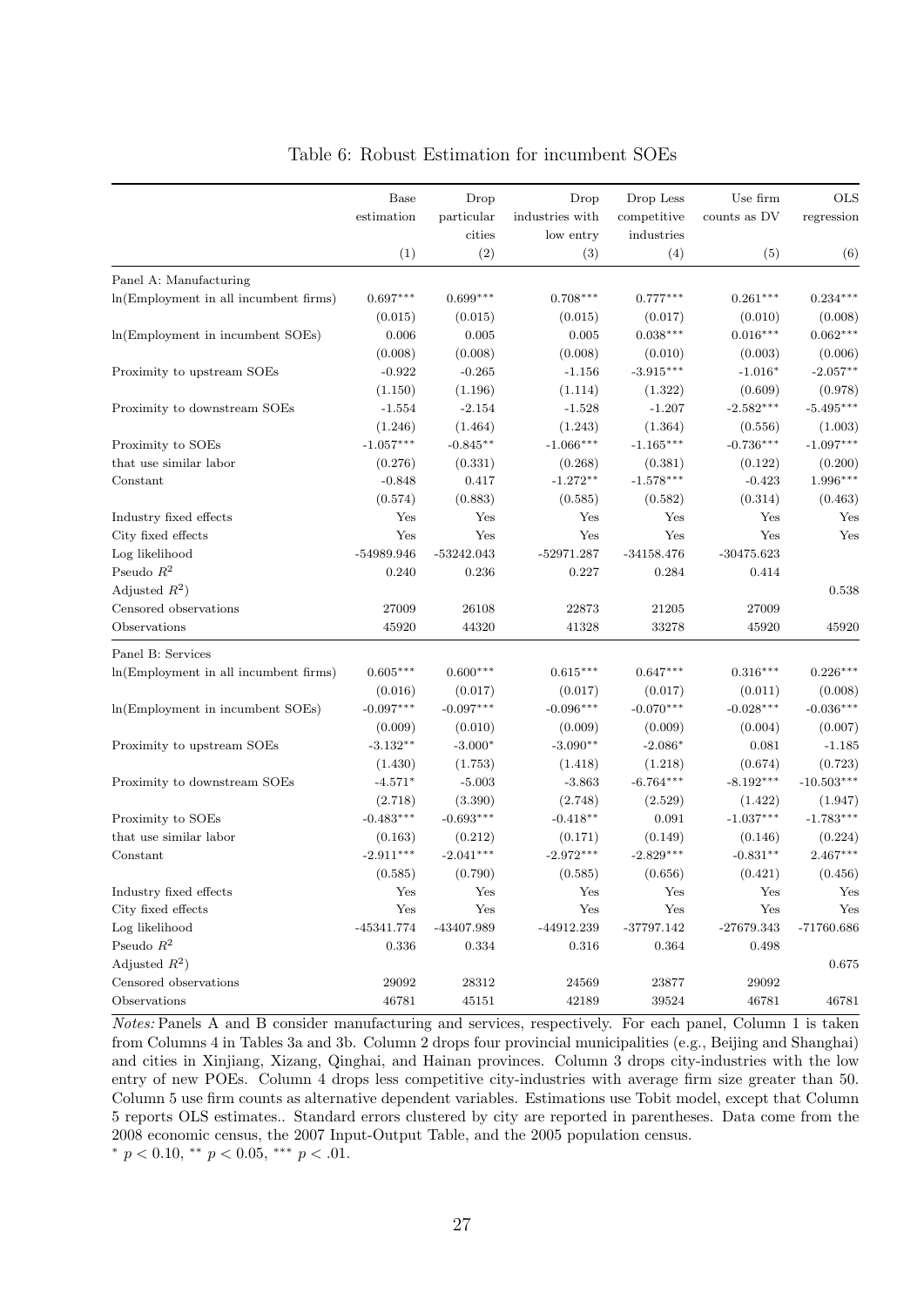<span id="page-28-0"></span>

|                                       | Base         | Drop         | Drop            | Drop Less    | Use firm                      | <b>OLS</b>  |
|---------------------------------------|--------------|--------------|-----------------|--------------|-------------------------------|-------------|
|                                       | estimation   | particular   | industries with | competitive  | counts as $\operatorname{DV}$ | regression  |
|                                       |              | cities       | low entry       | industries   |                               |             |
|                                       | (1)          | (2)          | (3)             | (4)          | (5)                           | (6)         |
| Panel A: Manufacturing                |              |              |                 |              |                               |             |
| ln(Employment in all incumbent firms) | $0.336***$   | $0.342***$   | $0.343***$      | $0.537***$   | $0.111***$                    | $0.048***$  |
|                                       | (0.023)      | (0.024)      | (0.024)         | (0.044)      | (0.009)                       | (0.008)     |
| ln(Employment in incumbent POEs)      | $0.406***$   | $0.397***$   | $0.409***$      | $0.257***$   | $0.172***$                    | $0.236***$  |
|                                       | (0.023)      | (0.024)      | (0.025)         | (0.041)      | (0.010)                       | (0.010)     |
| Proximity to upstream POEs            | $3.174***$   | $3.178***$   | $3.135***$      | $3.990**$    | $2.984***$                    | $4.194***$  |
|                                       | (1.305)      | (1.409)      | (1.330)         | (1.722)      | (0.739)                       | (1.278)     |
| Proximity to downstream POEs          | 0.765        | 1.834        | 0.902           | 0.412        | 1.766**                       | $5.424***$  |
|                                       | (1.423)      | (1.478)      | (1.438)         | (1.623)      | (0.838)                       | (1.817)     |
| Proximity to POEs                     | $1.516***$   | $1.681***$   | $1.604***$      | $1.431***$   | $1.088***$                    | $1.631***$  |
| that use similar labor                | (0.412)      | (0.509)      | (0.396)         | (0.477)      | (0.185)                       | (0.292)     |
| Constant                              | $-0.418$     | 0.699        | $-0.799$        | $-0.521$     | $-0.030$                      | $2.641***$  |
|                                       | (0.585)      | (0.730)      | (0.567)         | (0.623)      | (0.305)                       | (0.442)     |
| Industry fixed effects                | Yes          | Yes          | Yes             | $_{\rm Yes}$ | Yes                           | Yes         |
| City fixed effects                    | Yes          | Yes          | Yes             | Yes          | Yes                           | Yes         |
| Log likelihood                        | $-54738.551$ | -53007.094   | $-52728.414$    | $-34134.856$ | $-30054.743$                  |             |
| Pseudo $\mathbb{R}^2$                 | 0.244        | 0.240        | 0.231           | 0.285        | 0.422                         |             |
| Adjusted $R^2$                        |              |              |                 |              |                               | 0.546       |
| Censored observations                 | 27009        | 26108        | 22873           | 21205        | 27009                         |             |
| Observations                          | 45920        | 44320        | 41328           | 33278        | 45920                         | 45920       |
| Panel B: Services                     |              |              |                 |              |                               |             |
| ln(Employment in all incumbent firms) | $0.235***$   | $0.235***$   | $0.244***$      | $0.273***$   | $0.144***$                    | $0.066***$  |
|                                       | (0.017)      | (0.017)      | (0.017)         | (0.020)      | (0.009)                       | (0.005)     |
| In(Employment in incumbent POEs)      | $0.403***$   | $0.398***$   | $0.401***$      | $0.394***$   | $0.193***$                    | $0.244***$  |
|                                       | (0.015)      | (0.015)      | (0.015)         | (0.017)      | (0.008)                       | (0.008)     |
| Proximity to upstream POEs            | 1.471        | $4.722*$     | 1.816           | $-0.425$     | 0.803                         | 1.336       |
|                                       | (2.077)      | (2.448)      | (2.041)         | (1.881)      | (1.073)                       | (1.428)     |
| Proximity to downstream POEs          | 2.380        | 3.722        | 1.862           | $5.687**$    | $3.760**$                     | $10.349***$ |
|                                       | (2.704)      | (3.037)      | (2.722)         | (2.703)      | (1.752)                       | (2.078)     |
| Proximity to POEs                     | $0.766***$   | $1.117***$   | $0.760***$      | 0.153        | $1.777***$                    | $2.599***$  |
| that use similar labor                | (0.214)      | (0.298)      | (0.224)         | (0.199)      | (0.173)                       | (0.271)     |
| Constant                              | $-2.615***$  | $-2.024***$  | $-2.655***$     | $-2.722***$  | 0.007                         | $3.038***$  |
|                                       | (0.532)      | (0.703)      | (0.525)         | (0.561)      | (0.427)                       | (0.407)     |
| Industry fixed effects                | Yes          | Yes          | Yes             | Yes          | Yes                           | Yes         |
| City fixed effects                    | Yes          | Yes          | Yes             | Yes          | Yes                           | Yes         |
| Log likelihood                        | -44809.009   | $-42913.841$ | $-44398.116$    | $-37422.068$ | $-27062.109$                  |             |
| Pseudo $\mathbb{R}^2$                 | 0.344        | 0.341        | 0.324           | 0.370        | 0.509                         |             |
| Adjusted $R^2$                        |              |              |                 |              |                               | 0.695       |
| Censored observations                 | 29092        | 28312        | 24569           | 23877        | 29092                         |             |
| Observations                          | 46781        | 45151        | 42189           | 39524        | 46781                         | 46781       |

Table 7: Robust Estimation for incumbent POEs

Notes: See the notes under Table [6](#page-27-0)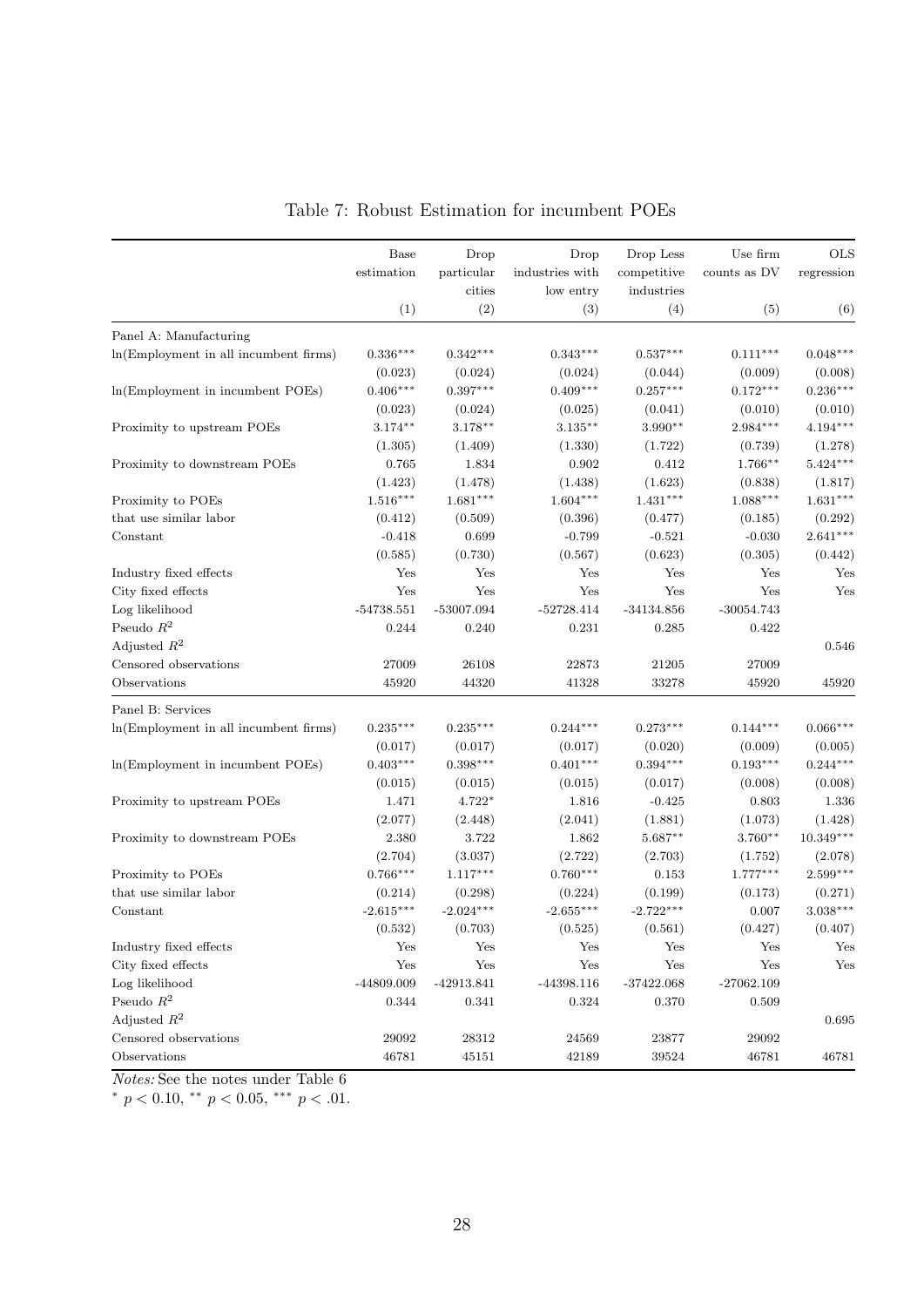<span id="page-29-0"></span>

|                                                              |            |                        |                        | $DV: \Delta \ln(\text{Employment in new POEs})$ |                       |                        |                        |
|--------------------------------------------------------------|------------|------------------------|------------------------|-------------------------------------------------|-----------------------|------------------------|------------------------|
|                                                              | (1)        | (2)                    | (3)                    | (4)                                             | (5)                   | (6)                    | (7)                    |
| $\Delta$ ln(Employment in all incumbent firms)               | $0.099***$ | $0.098***$             | $0.098***$             | $0.097***$                                      | $0.097***$            | $0.098***$             | $0.097***$             |
|                                                              | (0.005)    | (0.005)                | (0.005)                | (0.005)                                         | (0.005)               | (0.005)                | (0.005)                |
| $\Delta$ (Proximity to all upstream firms)                   | 1.674      | $4.693***$             | $4.031***$             | 2.703*                                          | 3.379*                | $4.123***$             | 2.783*                 |
|                                                              | (1.347)    | (1.435)                | (1.519)                | (1.581)                                         | (1.721)               | (1.569)                | (1.685)                |
| $\Delta$ (Proximity to all downstream firms)                 | 0.419      | $-0.219$               | 2.335                  | 0.394                                           | 1.250                 | 2.350                  | 0.155                  |
|                                                              | (2.107)    | (2.010)                | (2.978)                | (2.790)                                         | (2.523)               | (2.962)                | (2.534)                |
| $\Delta$ (Proximity to all firms                             | $1.285**$  | $1.252**$              | $1.281**$              | $2.893***$                                      | $1.308**$             | $1.278**$              | $2.765***$             |
| that use similar labor)                                      | (0.628)    | (0.591)                | (0.584)                | (0.658)                                         | (0.583)               | (0.582)                | (0.694)                |
| $\Delta$ (Proximity to all firms                             | 0.059      | 0.067                  | 0.058                  | 0.041                                           | 0.398                 | 0.062                  | 0.189                  |
| that need similar inputs)                                    | (0.464)    | (0.487)                | (0.486)                | (0.516)                                         | (0.749)               | (0.478)                | (0.730)                |
| $\Delta$ (Proximity to all firms                             | $-0.260*$  | $-0.283**$             | $-0.276*$              | $-0.285**$                                      | $-0.272*$             | $-0.331$               | $-0.423**$             |
| that produce similar outputs)                                | (0.140)    | (0.142)                | (0.141)                | (0.141)                                         | (0.142)               | (0.232)                | (0.211)                |
| $\Delta$ ln(Employment in incumbent SOEs)                    | $0.014**$  | $0.016**$              | $0.016**$              | $0.016**$                                       | $0.016**$             | $0.016**$              | $0.016**$              |
|                                                              | (0.007)    | (0.007)                | (0.007)                | (0.007)                                         | (0.007)               | (0.007)                | (0.007)                |
| $\Delta$ (Proximity to upstream SOEs)                        |            | $-9.107***$<br>(2.314) | $-7.730***$<br>(2.198) | $-4.246*$<br>(2.173)                            | $-5.546**$<br>(2.479) | $-7.986***$<br>(2.157) | $-4.306*$<br>(2.394)   |
| $\Delta$ (Proximity to downstream SOEs)                      |            |                        | $-7.379**$<br>(3.722)  | $-2.488$<br>(3.602)                             | $-4.712$<br>(3.165)   | $-7.385**$<br>(3.725)  | $-1.827$<br>(3.276)    |
| $\Delta$ (Proximity to SOEs<br>that use similar labor)       |            |                        |                        | $-4.653***$<br>(1.049)                          |                       |                        | $-4.274***$<br>(1.090) |
| $\Delta$ (Proximity to SOEs<br>that need similar inputs)     |            |                        |                        |                                                 | $-1.111$<br>(0.838)   |                        | $-0.447$<br>(0.910)    |
| $\Delta$ (Proximity to SOEs<br>that produce similar outputs) |            |                        |                        |                                                 |                       | 0.163<br>(0.409)       | 0.416<br>(0.373)       |
| Constant                                                     | 0.054      | $-0.026$               | $-0.068$               | 0.426                                           | 0.724                 | $-0.148$               | 0.500                  |
|                                                              | (1.783)    | (1.884)                | (1.897)                | (1.997)                                         | (1.787)               | (1.752)                | (1.701)                |
| Industry fixed effects                                       | Yes        | Yes                    | Yes                    | Yes                                             | Yes                   | Yes                    | Yes                    |
| City fixed effects                                           | Yes        | Yes                    | Yes                    | Yes                                             | $\operatorname{Yes}$  | Yes                    | Yes                    |
| Adjusted $R^2$                                               | 0.234      | 0.234                  | 0.234                  | 0.235                                           | 0.235                 | 0.234                  | 0.235                  |
| Observations                                                 | 46207      | 46207                  | 46207                  | 46207                                           | 46207                 | 46207                  | 46207                  |

Table 8: First-difference estimates for incumbent SOEs

Notes: Dependent variable is the difference in the log employment in new POEs by industry-city between 2004 and 2008. Estimations use OLS model. Standard errors clustered by city are reported in parentheses. Data come from the 2004 and 2008 economic census, the 2007 Input-Output Table, and the 2005 population census.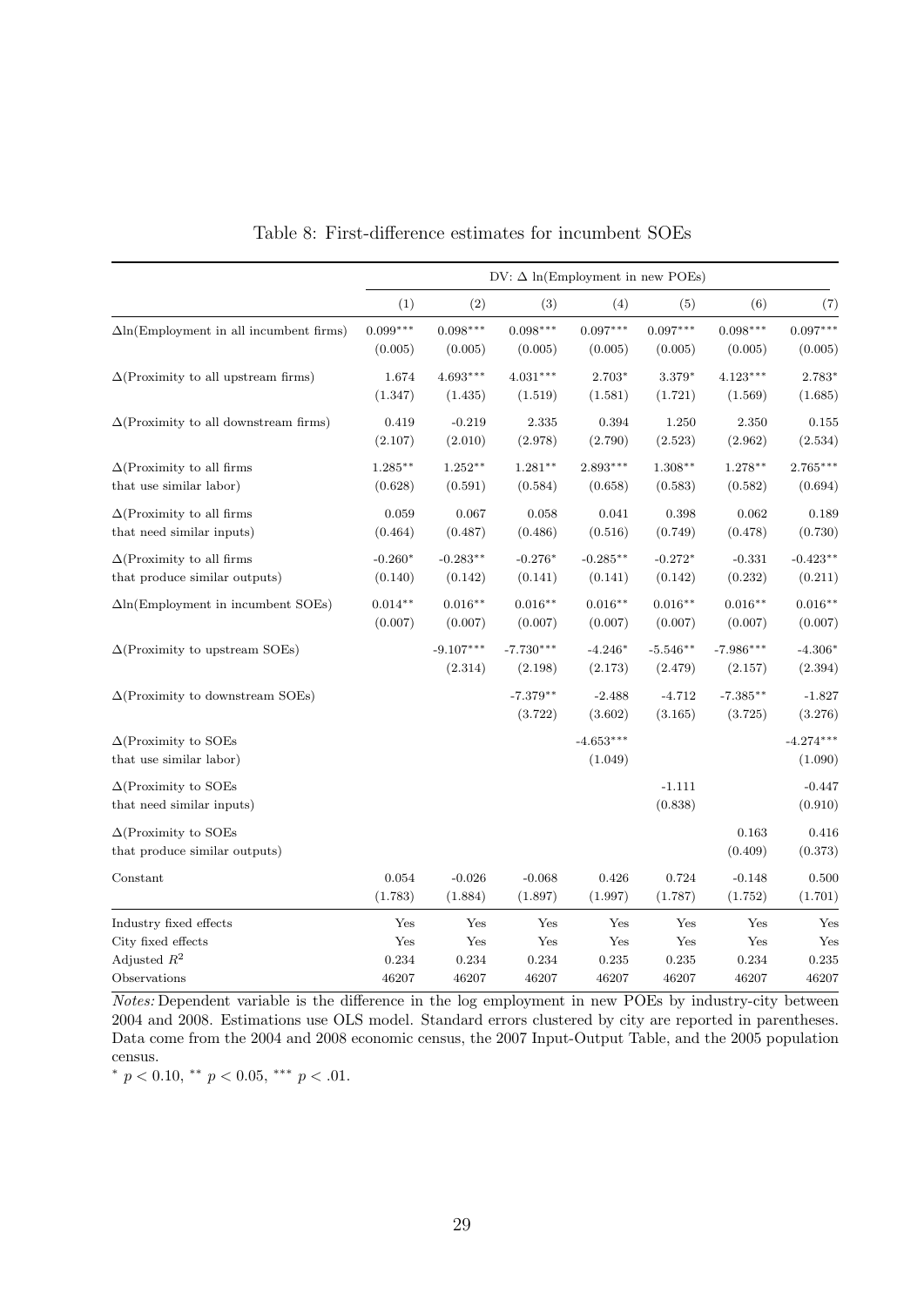<span id="page-30-0"></span>

|                                                             | $DV: \Delta \ln(\text{Employment in new POEs})$ |                      |                       |                       |                       |                       |                       |  |  |
|-------------------------------------------------------------|-------------------------------------------------|----------------------|-----------------------|-----------------------|-----------------------|-----------------------|-----------------------|--|--|
|                                                             | (1)                                             | (2)                  | (3)                   | (4)                   | (5)                   | (6)                   | (7)                   |  |  |
| $\Delta$ ln(Employment in all incumbent firms)              | $0.041***$                                      | $0.042***$           | $0.042***$            | $0.041***$            | $0.041***$            | $0.041***$            | $0.040***$            |  |  |
|                                                             | (0.005)                                         | (0.005)              | (0.005)               | (0.005)               | (0.005)               | (0.005)               | (0.005)               |  |  |
| $\Delta$ (Proximity to all upstream firms)                  | 1.671                                           | $-1.098$             | $-1.087$              | 0.042                 | 0.739                 | $-0.569$              | 0.910                 |  |  |
|                                                             | (1.313)                                         | (1.484)              | (1.470)               | (1.491)               | (1.417)               | (1.390)               | (1.438)               |  |  |
| $\Delta$ (Proximity to all downstream firms)                | 0.870                                           | 0.124                | 0.080                 | 0.736                 | $-0.393$              | $-0.914$              | $-0.398$              |  |  |
|                                                             | (2.065)                                         | (2.072)              | (2.343)               | (2.469)               | (2.431)               | (2.349)               | (2.484)               |  |  |
| $\Delta$ (Proximity to all firms                            | $1.409**$                                       | $1.590***$           | $1.590***$            | 0.493                 | $1.433**$             | $1.664***$            | $0.923*$              |  |  |
| that use similar labor)                                     | (0.575)                                         | (0.581)              | (0.581)               | (0.498)               | (0.561)               | (0.577)               | (0.527)               |  |  |
| $\Delta$ (Proximity to all firms                            | 0.144                                           | 0.144                | 0.144                 | 0.165                 | $-0.178$              | 0.128                 | $-0.041$              |  |  |
| that need similar inputs)                                   | (0.453)                                         | (0.402)              | (0.403)               | (0.359)               | (0.368)               | (0.391)               | (0.353)               |  |  |
| $\Delta$ (Proximity to all firms                            | $-0.232*$                                       | $-0.228*$            | $-0.228*$             | $-0.199$              | $-0.183$              | $-0.299**$            | $-0.226**$            |  |  |
| that produce similar outputs)                               | (0.132)                                         | (0.127)              | (0.130)               | (0.129)               | (0.124)               | (0.121)               | (0.115)               |  |  |
| $\Delta$ ln(Employment in incumbent POEs)                   | $0.103***$                                      | $0.097***$           | $0.097***$            | $0.095***$            | $0.093***$            | $0.095***$            | $0.093***$            |  |  |
|                                                             | (0.006)                                         | (0.006)              | (0.006)               | (0.006)               | (0.005)               | (0.006)               | (0.005)               |  |  |
| $\Delta$ (Proximity to upstream POEs)                       |                                                 | 8.738***<br>(2.410)  | $8.696***$<br>(2.328) | $5.115***$<br>(2.161) | 2.705<br>(2.191)      | $6.070***$<br>(2.325) | 1.680<br>(2.221)      |  |  |
| $\Delta$ (Proximity to downstream POEs)                     |                                                 |                      | 0.157<br>(2.708)      | $-3.062$<br>(2.732)   | $-0.438$<br>(2.607)   | 3.147<br>(2.807)      | $-0.282$<br>(2.783)   |  |  |
| $\Delta$ (Proximity to POEs<br>that use similar labor)      |                                                 |                      |                       | $3.421***$<br>(0.624) |                       |                       | $1.926***$<br>(0.632) |  |  |
| $\Delta$ (Proximity to POEs<br>that need similar inputs     |                                                 |                      |                       |                       | $1.642***$<br>(0.286) |                       | $0.956***$<br>(0.322) |  |  |
| $\Delta$ (Proximity to POEs<br>that produce similar outputs |                                                 |                      |                       |                       |                       | $0.633***$<br>(0.132) | $0.364***$<br>(0.132) |  |  |
| Constant                                                    | $-0.895$                                        | $-1.191$             | $-1.190$              | 0.174                 | 0.547                 | $-0.904$              | 0.754                 |  |  |
|                                                             | (1.732)                                         | (1.493)              | (1.503)               | (1.417)               | (1.320)               | (1.432)               | (1.362)               |  |  |
| Industry fixed effects                                      | Yes                                             | Yes                  | Yes                   | Yes                   | Yes                   | Yes                   | Yes                   |  |  |
| City fixed effects                                          | $\operatorname{Yes}$                            | $\operatorname{Yes}$ | Yes                   | ${\rm Yes}$           | Yes                   | Yes                   | Yes                   |  |  |
| Adjusted $R^2$                                              | 0.243                                           | 0.244                | 0.244                 | 0.245                 | 0.245                 | 0.244                 | 0.246                 |  |  |
| Observations                                                | 46207                                           | 46207                | 46207                 | 46207                 | 46207                 | 46207                 | 46207                 |  |  |

Table 9: First-difference estimates for incumbent POEs

Notes: See the notes under Table [8](#page-29-0)